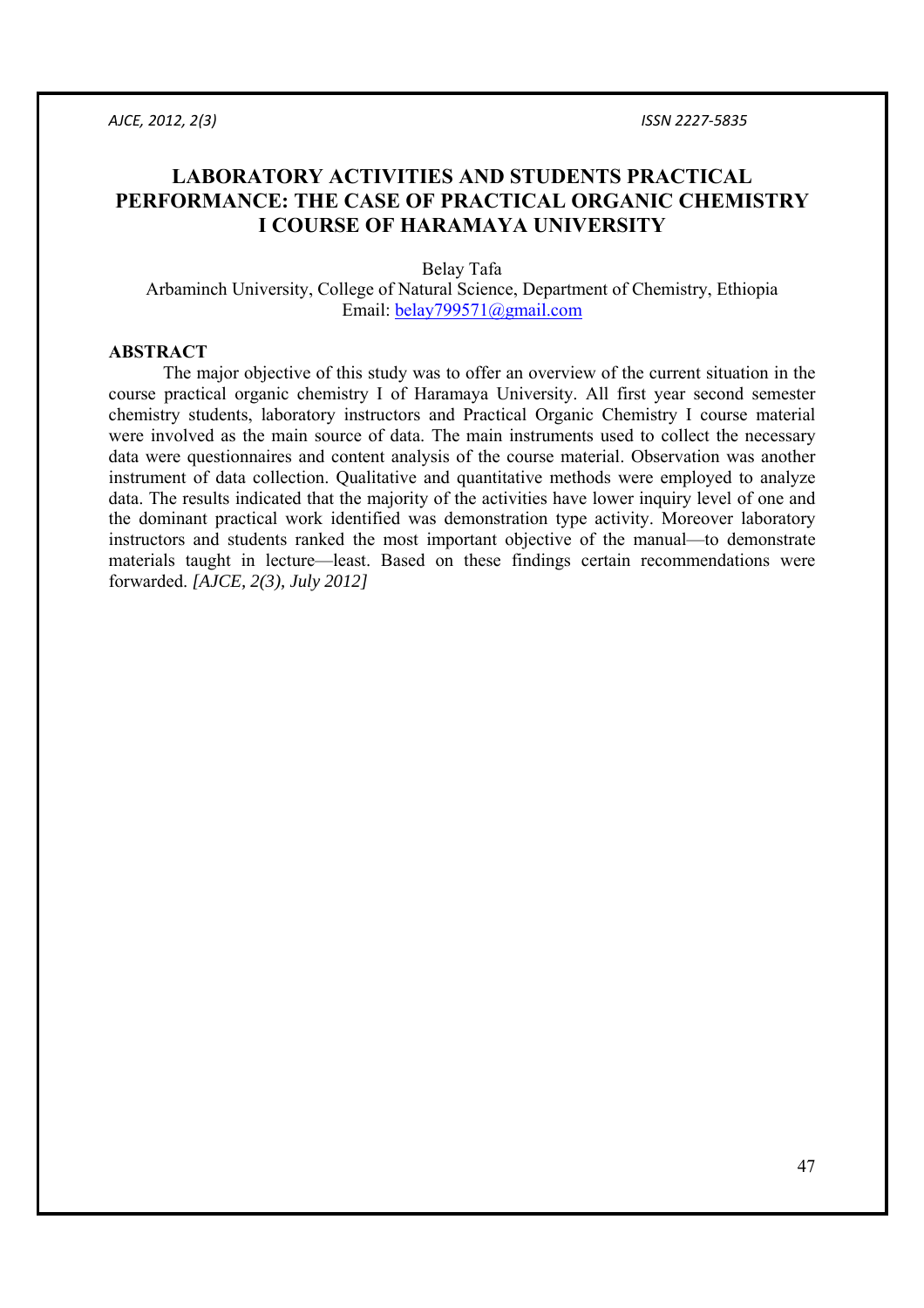## **INTRODUCTION**

 Laboratory activities have had a distinctive and central role in the science curriculum and science educators have suggested that many benefits mount up from engaging students in science laboratory activities  $(1, 2, 3, 4, 5, 6, 7, 4, 8)$ . Over the years, many have argued that science cannot be meaningful to students without worthwhile practical experiences in laboratory. Unfortunately the term laboratory or practical have been used, too often without precise definition, to embrace a wide array of activities. Lots of arguments have been raised in the past to give justification or rationale for its use. Even though laboratory sessions were generally taken as necessary and important, very little justification was given for their inclusion (5, 8, 9 and 10). Some laboratory activities have been designed and conducted to engage students individually, while others have sought to engage students in small groups and in large-group demonstration setting.

 Both the content and pedagogy of science learning and teaching are being analyzed, and new standards intended to shape and refresh science education are emerging (11, 12). Teacher guidance and instructions have ranged from highly structured and teacher centered to open inquiry. The terms have sometimes been used to include investigations or projects that are pursued for several weeks, sometimes outside the school, while on other occasions they have referred to experiences lasting 20 minutes or less.

 The National Science Education Standards (11) and the 2061 project (13) reaffirm the conviction that inquiry in general and inquiry in the context of practical work in science education is central to the achievement of scientific literacy. Inquiry-type laboratories have the potential to develop student's abilities and skills such as: posing scientifically oriented questions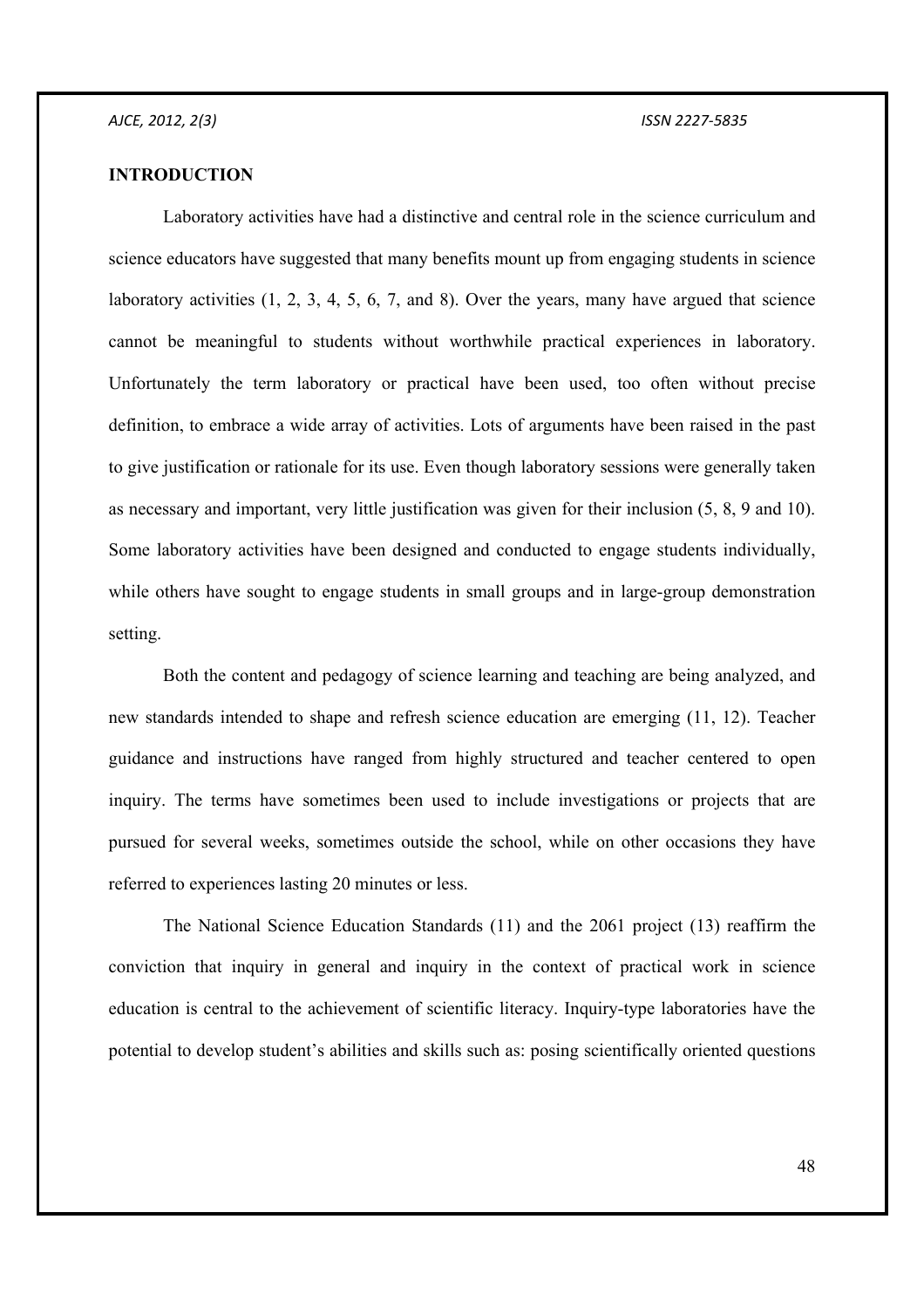(14 and 15), forming hypothesis, designing and conducting scientific investigations, formulating and revising scientific explanations and communicating and defending scientific arguments.

 Chemistry is essentially a laboratory activity oriented subject. No course in chemistry can be considered as complete without including practical work in it. Laboratory activity, here, is used to describe the practical activities which students undertake using chemicals and equipment in a chemistry laboratory. The original reasons for the development of laboratory work in chemistry education lay in the need to produce skilled technicians for industry and highly competent workers for research laboratories (16 and 17).

## **STATEMENT OF THE PROBLEM**

 Laboratories are one of the characteristic features in the sciences at all levels. It would be rare to find any science course in any institution of education without a substantial component of laboratory activity. Even though the instructional potential of the laboratory is enormous (5), most practical activities in higher education are by nature illustrative or demonstrative (8). Too often they emphasize the acquisition of observational skills; and allow students to see the concept dealt in action and relate theory more closely to reality (10, 18 and 19).

 It is important to think about goals, aims and objectives in the context of laboratory work. Today, many chemistry first degree graduates are not employed as bench chemists in industry (20 and 21) and their reaction to practical work is often negative as a result they are not effective in laboratory work and this may reflect a student perception that there is lack of clear purpose for the experiments: they go through the experiment without adequate stimulation (22 and 23).

 Science teaching in universities is often criticized for being prescribed, impersonal, lacking an opportunity for personal judgments and creativity. Science has become reduced to a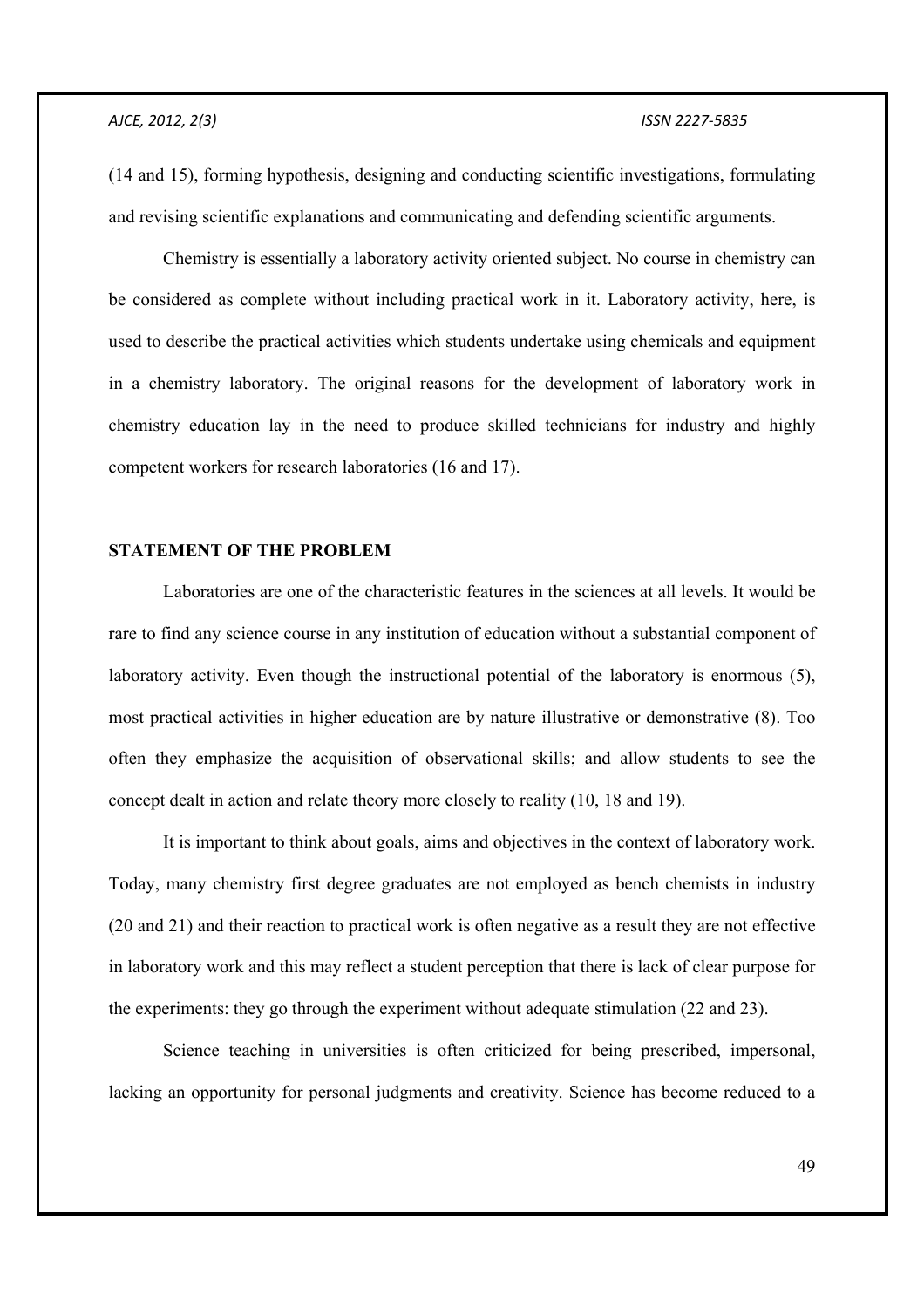series of small, apparently trivial, activities and pieces of knowledge mostly unrelated to the world in which students are growing up and inhibiting to their developing personalities and aspirations (15, 21).

Scholars (21) identify three distinct types of practical work:

- 1. *Experiences*, which are intended to give students a 'feel' for observable fact;
- 2. *Exercises*, which are designed to develop practical skills and techniques; and
- 3. *Investigations*, which give students the opportunity to tackle more open-ended tasks like a problem-solving scientist (11)

 Some also classify practical works in to four major types: exercises, experiences, demonstrations and investigations. Each of these types of practical has its own place in science teaching. Field works are likely to include aspects of all these functions (36). Table 1 gives the definition of each practical work and this list also serves as the classifying scheme.

| Exercise      | To develop practical skills                                                                                                                       |  |  |
|---------------|---------------------------------------------------------------------------------------------------------------------------------------------------|--|--|
| Experiences   | To gain experience of a phenomenon                                                                                                                |  |  |
| Demonstration | To develop a scientific argument or cause an impression                                                                                           |  |  |
| Investigation | Hypothesis – testing: to reinforce theoretical understanding.<br>Problem solving: to learn the ways of working as a problem solving<br>scientist. |  |  |

Source: (39) effective science teaching – developing science and technology education series

 Depending on their purposes and the degree of detailed control exercise by the staff over students' activities, laboratory courses classified in to three main ways: controlled exercises, experimental investigations and research projects. According to these authors, these are some of the strategies which may provide opportunities for the detection of various educational aims in the laboratory teaching (9).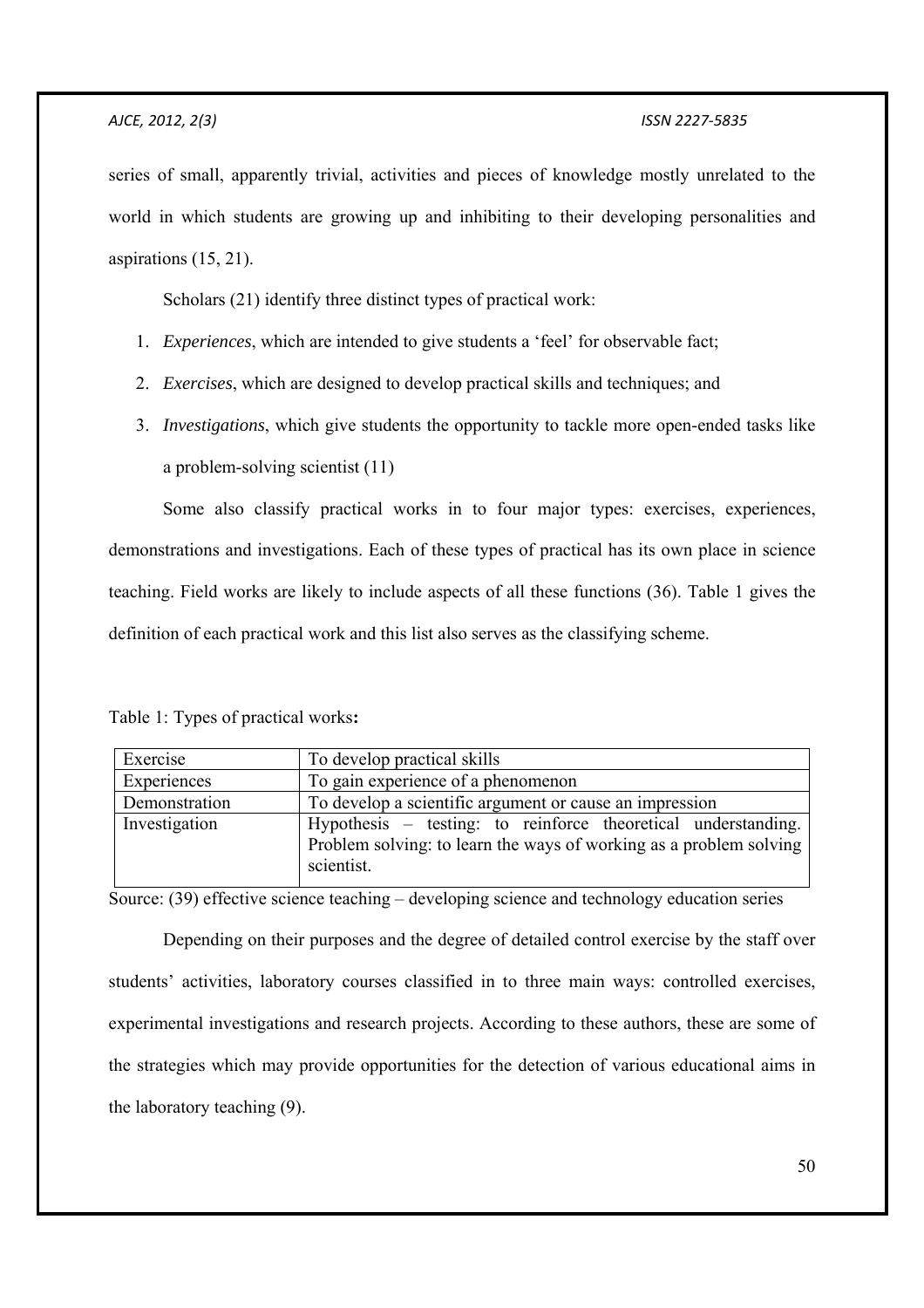A number of researchers (10, 24) analyzed different types of laboratory investigations based on the level of openness and the demand for inquiry skills. Through a revised form, typical laboratory lesson was compared with that of a typical investigation carried out by a scientist in terms of who does what and he concludes that what students are actually doing in a typical laboratory is like technicians and not like scientists. It was suggested that this openness can occur at different stages of an investigation: in the problem to be solved; in the planning and operation of the investigation; and in the possible solutions to the problems. Based on this, some produce a four-way classification of investigations, depending on whether each stage is open – that is left to the students to decide or closed (10).

 At level zero all the problems, procedures, and conclusions are given and hence there is no experience of scientific inquiry. At this level, one may find exercises involving practices in some techniques and/or confirmation where the answer is already provided to the students. They may provide opportunities for students to learn accuracy in the process of trying to replicate a known answer. In level one, both problems and procedures are given and they have to collect data and draw the conclusions. In level two, only the problem is given and the student has to design the procedure, collect the data and draw conclusions. These are called investigative practical. In level three, the student has to do everything beginning with problem formulation up to drawing of conclusions (9, 10, and 24).

 In this research report it is important to understand that following terms are defined as follows. *Chemistry laboratory activities* refer to the practical activities which students undertake using chemicals and equipments in a chemistry laboratory (2, 20). *Inquiry level* is a multifaceted activity that involves making observations; posing questions; examining books and other sources of information to see what is already known; planning investigations; reviewing what is already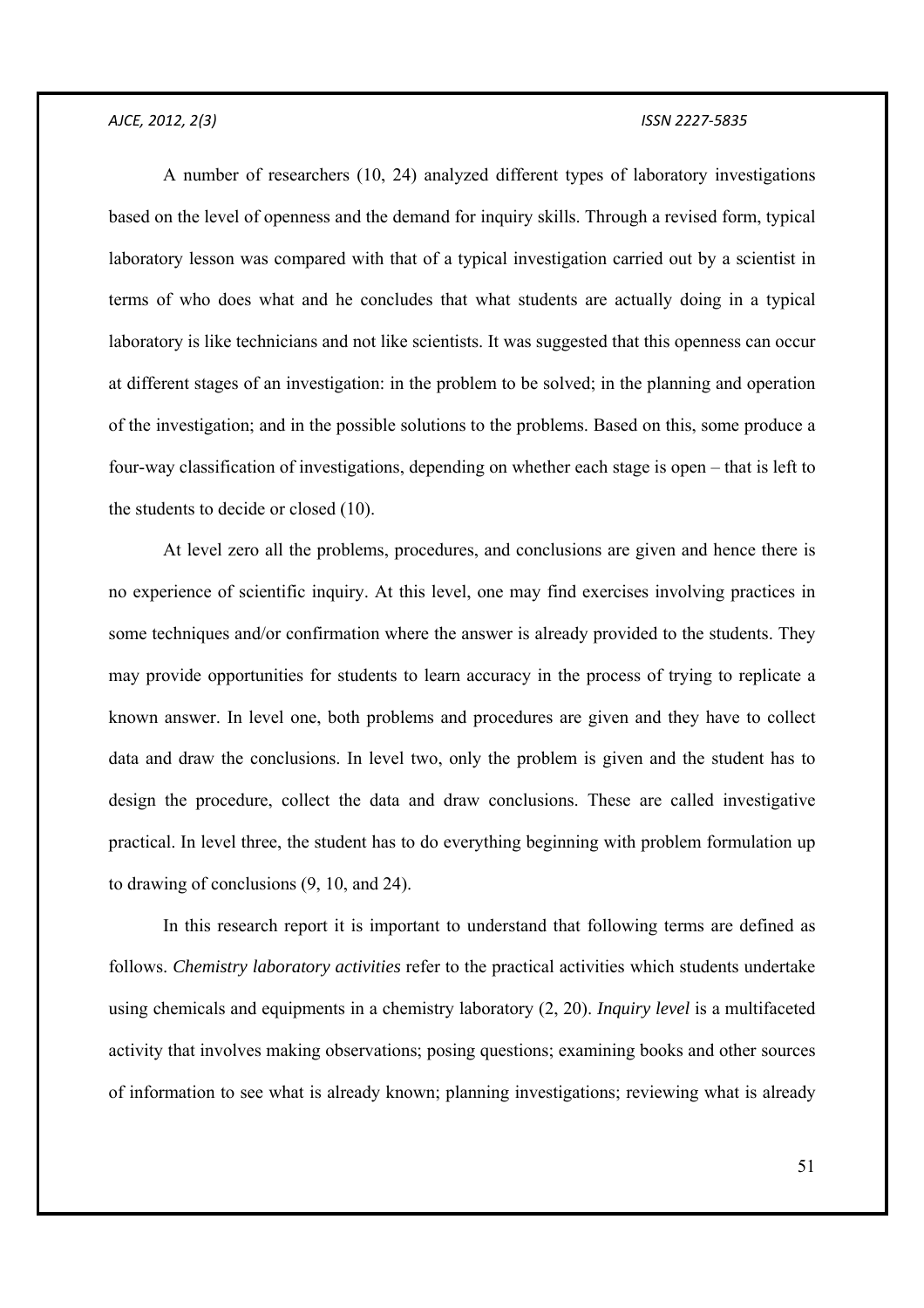known in light of experimental evidence; using tools to gather, analyze, and interpret data; proposing answers, explanations, and predictions; and communicating the results (25). *Objective in laboratory instructions* is a term which refers to what to be taught, who is to be taught to, by what means, and most importantly, what are the intended outcomes (22and 26).

#### **RESEARCH OBJECTIVES AND QUESTIONS**

 In light of the above rationale of problems and facts inherent to laboratory activities, this study was initiated to challenge the laboratory activities and practices in chemistry laboratories with a special reference to Practical Organic Chemistry I offered by the Department of Chemistry at Haramaya University. Practical Organic Chemistry I is a one credit-hour course given to first year second semester chemistry students. Students spend three hours per week, which is a total of thirty six hours in a semester, in the laboratory and what they perform in this part of the course has a value of one credit hour. This course was selected because it was the only practical course given to students at the time when this research was being done.

 The major objective of this study was to offer an overview of the nature of Practical Organic Chemistry I offered by the Department of Chemistry in Haramya University. The specific objectives of the study were:

- 1. To evaluate the types of objectives of the selected activities
- 2. To assess the inquiry levels assigned to the laboratory tasks
- 3. To measure the relevance of the activities in terms of the recent concern, students' interest and instructors reaction to what should be the objectives of the laboratory tasks. In order to achieve these objectives, the study posed the following research questions:
- 1. What types of objectives are served by the activities included in the course material?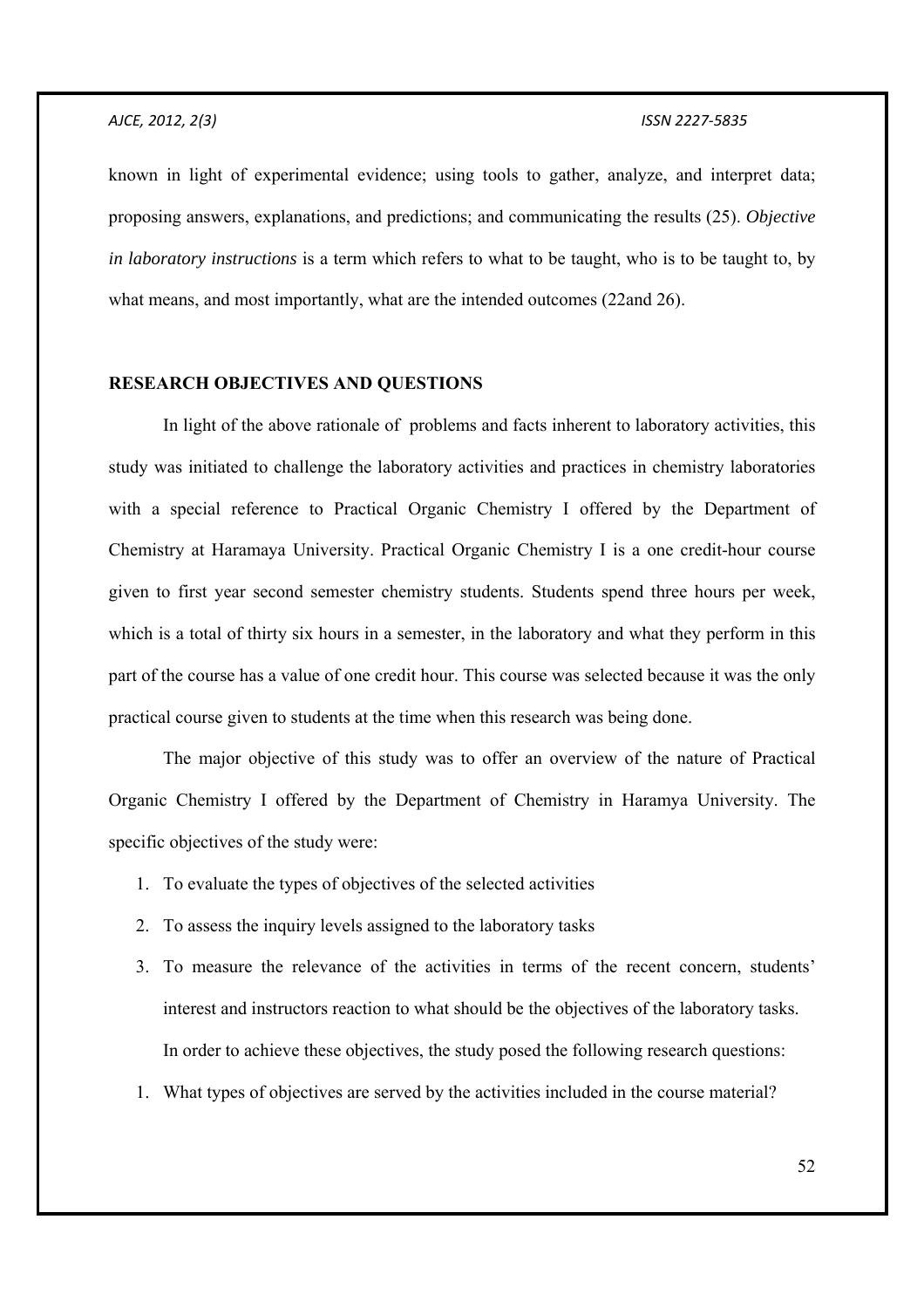- 2. What types of laboratory activities dominate the course Practical Organic Chemistry I?
- 3. How do students and laboratory instructors react to what should be the objectives of the laboratory tasks?
- 4. What levels of inquiry are assigned to the laboratory tasks?
- 5. What are students actually doing and how well are their performance in Practical Organic Chemistry I laboratory sessions?

## **RESEARCH DESIGN AND METHODOLOGY**

 This study was undertaken at Haramaya University, located in east Hararghe Zone of Oromia Regional State, 525 km from Addis Ababa/Ethiopia, which has both applied chemistry and chemistry education programs. To the best of my knowledge no similar study has been done so far in the University. And the course was selected for it was the only practical course at the time (second semester) the research was being done.

 This research attempted to study the nature of practical organic chemistry laboratory activities presented in Practical Organic Chemistry I course of Haramaya University together with students' practical performance and laboratory teachers' perceptions to what should be the objectives of practical courses in chemistry.. To this effect a descriptive research method was employed to conduct the study.

 It is thus important to note that the scope of this study was limited to Practical Organic Chemistry I. So some generalization made based on the results of this study may have limitations in their application to other practical courses in the University and beyond.

 The major research design employed was descriptive research. Descriptive research, sometimes known as non-experimental or co-relational research, involves describing and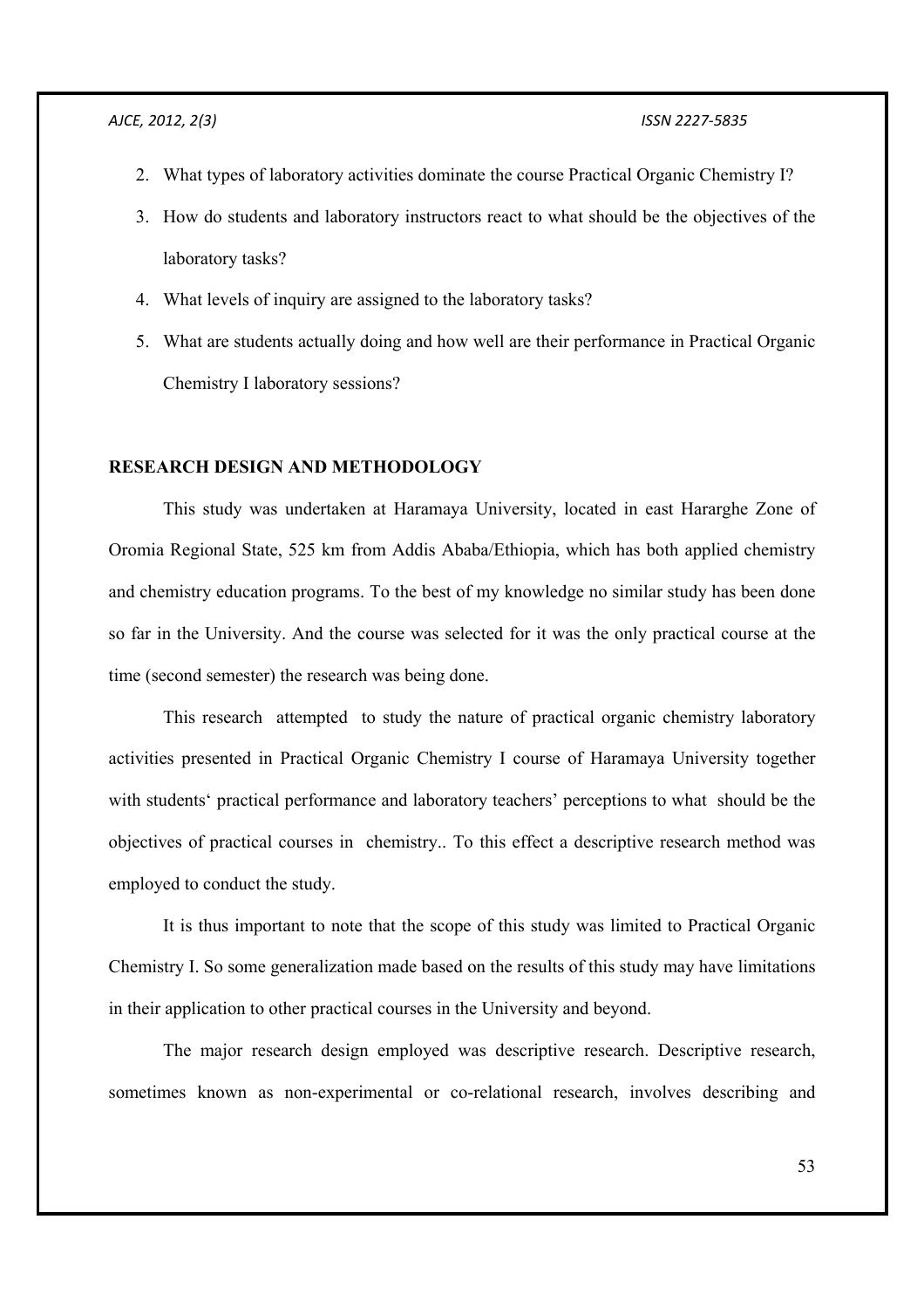interpreting events, conditions or situations of the present. It describes and interprets what is. In other words, it is primarily concerned with the present, although it often considers past events and influences as they relate to current conditions (27). More specifically, descriptive research is concerned with conditions or relationships that exist, opinions that are held, processes that are going on, effects that are evident, or trends that are developing. Descriptive research can use qualitative or quantitative methods to describe or interpret a current event, condition or situation.

 Qualitative researcher studies things in their natural settings to make sense or interpret phenomena in terms of the meanings people attach to them. Best and Kahn (27) suggested that the in- depth detailed description of events; interviews and others make qualitative research very powerful because it is believed that it is sensitive to temporal contexts in which the data are to be collected. Moreover, the qualification of actions, ideas, values and meanings through the eyes of participants is better than quantification through the eyes of an outside observer.

 This study was more characterized by these attributes of the qualitative paradigm. Thus, it evaluated the objectives and the inquiry level assigned to the laboratory activities of the course manual. Moreover it measured the relevance of the activities and students and instructors reactions to what should be the objectives of practical activities in chemistry. In fact, the investigation also includes personal observation of the way practical organic chemistry activities were carried out in the laboratory.

 Descriptive survey method was also employed to make quantitative studies. This method was selected because it was helpful to show situations as they currently exist (28). Moreover, it is economical and rapid and turnaround the data collection and identification attributes of a large population from a small group of individuals (29). Quantitative study also seeks to make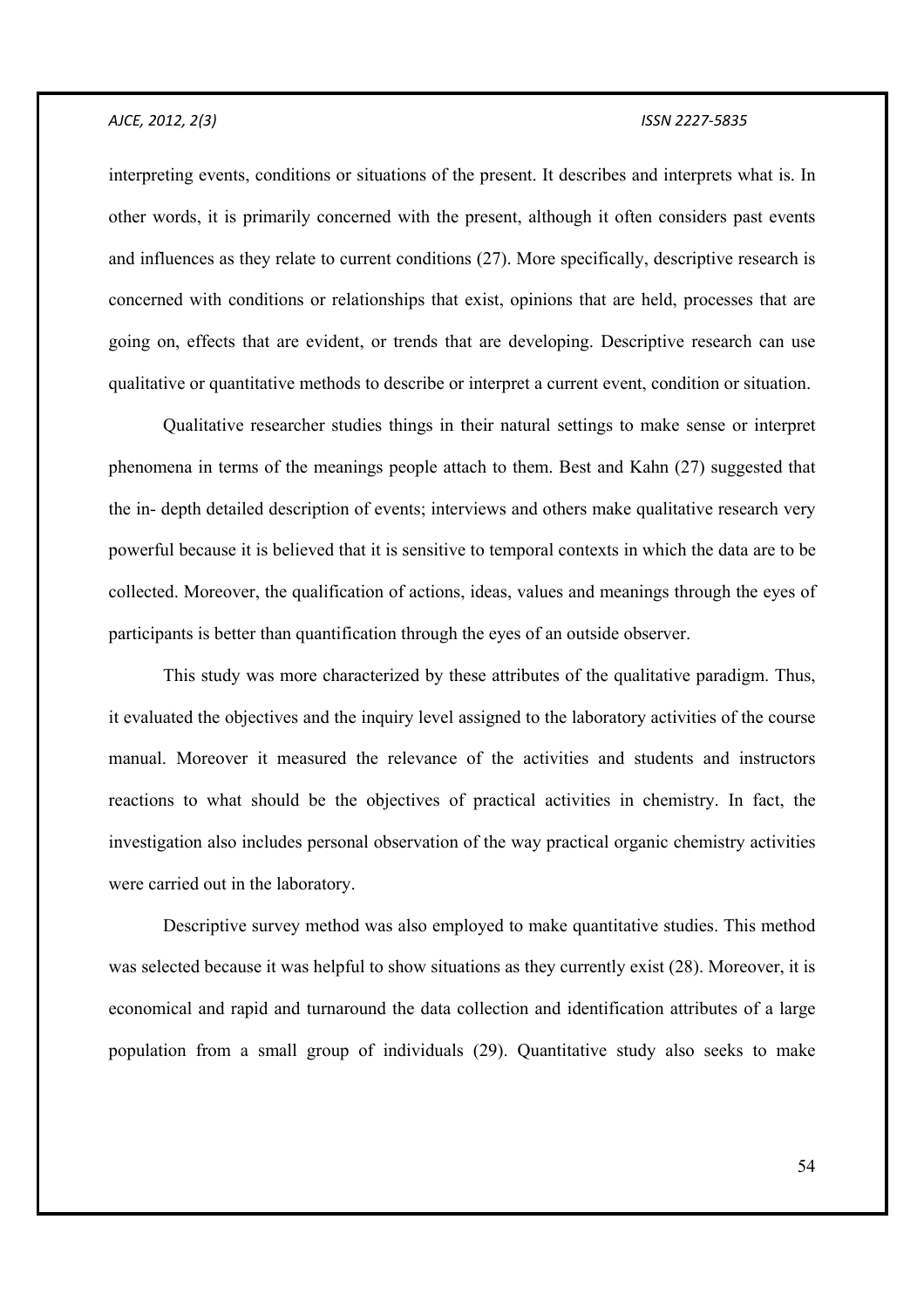researcher invisible and to remove any influence that the researcher might have on the research findings in the interest of objectivity.

 Therefore from the whole students of the Department of Chemistry almost all first year second semester students (178 out of 184) who were doing Practical Organic Chemistry I and all laboratory instructors  $(n = 11)$  in the Department were included in this survey.

The intended information for this study was acquired through direct observation, document analysis and questionnaires. In qualitative study, data are collected from in-person interviews, direct observations and written documents such as private diaries. On top of this Wellington (30) mentioned that questionnaire are also important to collect data in qualitative study. The data for this study were collected from first year organic chemistry laboratory course material and curriculum, students taking practical organic chemistry I course and laboratory instructors. Moreover, the researcher was frequently observing the practical session of the course practical organic chemistry until sufficient data were obtained. The data were collected using the instruments discussed below.

 Direct observation is most useful to collect natural data. Therefore, observation is the major means of data collection used by the qualitative researchers (31). It refers to actively, carefully and consciously describing what people do. During the study, the researcher observed almost all (10 out of 11) the practical sessions while the students were conducting the activities. This helped the researcher to answer questions related to students' practical performance in the laboratory like whether or not they were mixing chemicals which are already prepared by someone else, whether they can use apparatuses by themselves, whether they can assemble instruments by themselves, etc.. All observations were made using an observation checklist. (See Appendix-III)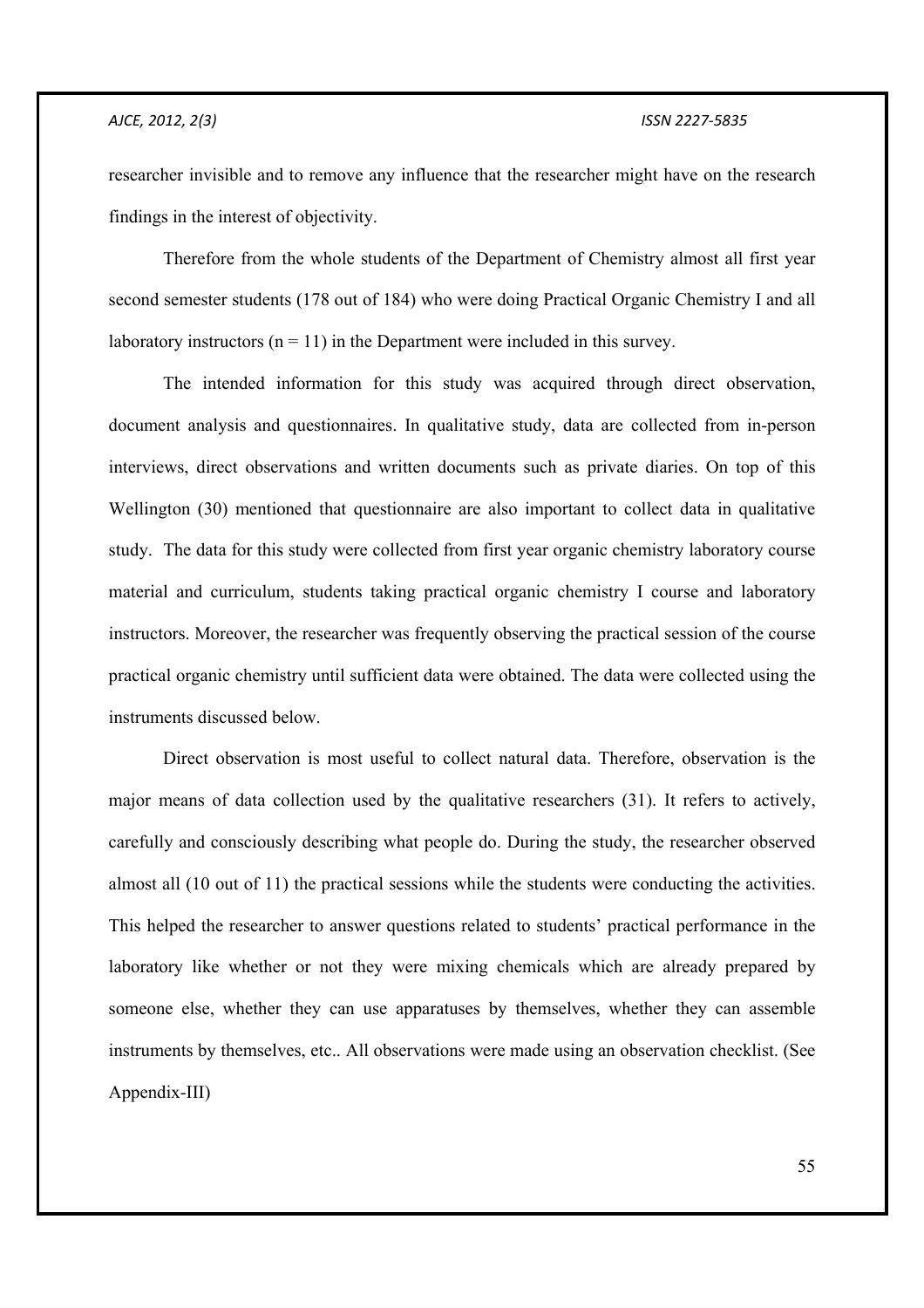A review of contents under each practical activities of the concerned course was made from relevant documents and curricular materials. Documentary sources in data collection helped to crosscheck the objectives stated in the documents against real objectives of practical activities in chemistry in particular and in science education in general. The documents used were curriculum and the course manual, and the analysis helped to know the objectives of the course, to identify the objectives type and then to evaluate their levels.

 Questionnaires were another tools used to collect relevant information from the instructors and the students in this research. The researcher preferred close ended questionnaires because it was easier to handle and simple for respondents to answer and fill within short time. Two sets of questionnaire were prepared focusing on the aim of science laboratory and students' experiences of practical work in the course Practical Organic Chemistry I. Questionnaire one (with the list of aims for laboratory) was given to the students and laboratory instructors to rank the list of aims from the most important to the least important. Questionnaire two was given to students to react to the statements about what they did during their Practical Organic Chemistry I laboratory sessions.

Since the number of activities suggested in the course manual were manageable (n=84), all were considered in the study. Moreover, the same thing was done for the students taking the course who were  $(n=178)$  and all laboratory instructors  $(n=11)$  were taken as another important sources of information.

 It was stated that data analysis consists of categories such as tabulating, testing or otherwise, recombining both qualitative and quantitative evidences to address the initial propositions of the study (32). To answer the research questions of this study, therefore, the data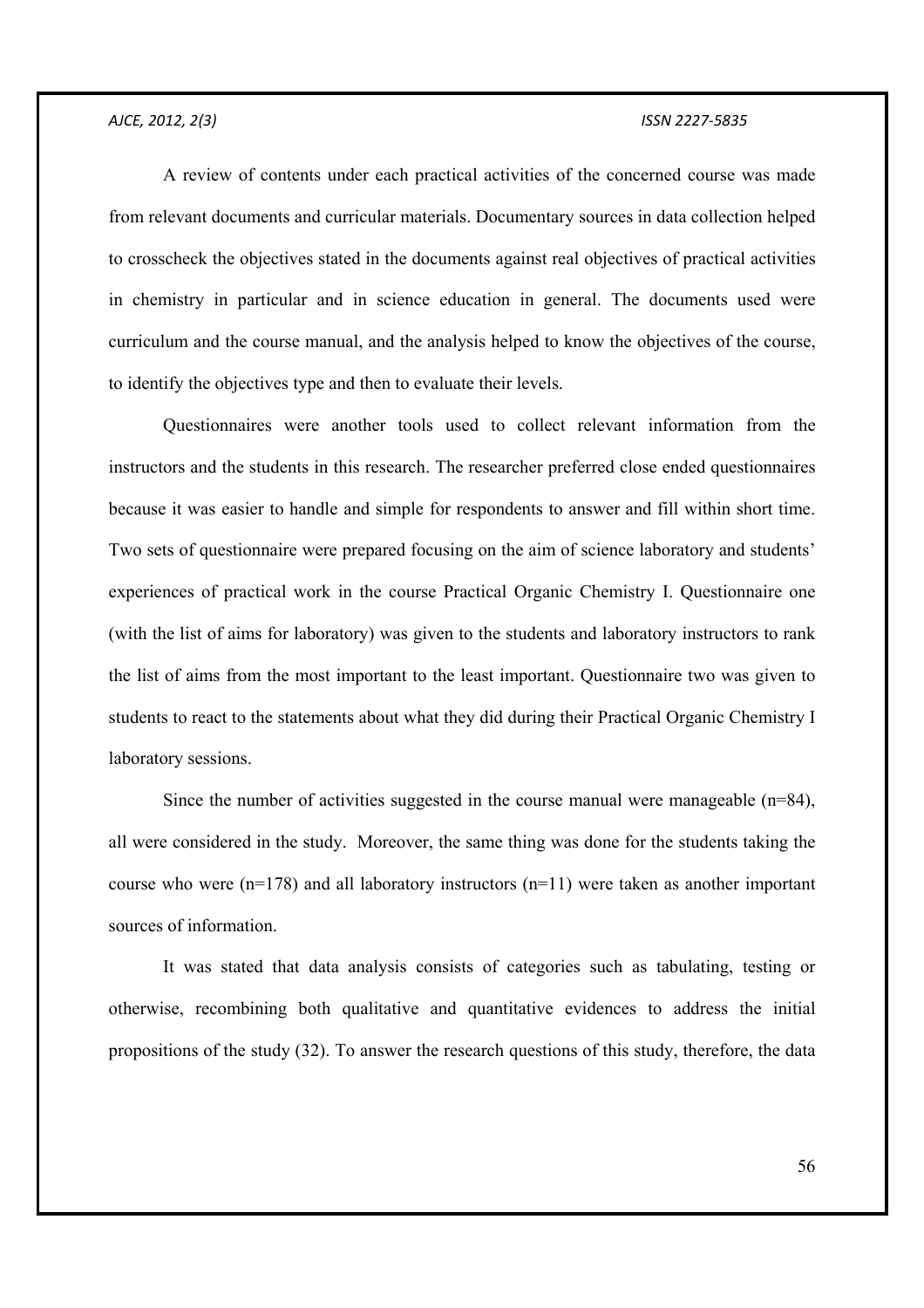gathered were analyzed using both qualitative and quantitative approaches as indicated in the research design above.

 Scholars (33) have shown that data analysis in qualitative studies basically involves in word argumentations than in numerical explanations. It is an ongoing activity that takes place during data collection, devising of categories and the building of theories. Hence, the data gathered from the students taking the course Practical Organic Chemistry I through observations and content analysis were analyzed qualitatively.

 The data collected through closed ended questionnaires from laboratory instructors and students were analyzed quantitatively. One of the questionnaires provided to the students was developed using five point Likert-scales. The five points of scales were weighed according to the degree of agreements. The scaling procedures were adopted as  $(SA)$  – Strongly Agree;  $(A)$  – Agree; (Und) – Undecided; (DA) – disagree and (SDA – Strongly Disagree. To know the answers of the research questions, the collected data were analyzed by properly classifying, tabulating and calculating statistical values used for making conclusions.

 Content analysis (sometimes called textual analysis when dealing exclusively with text) is a standard methodology for studying the contents of communication. Authorities in this field conceptualized content analysis as the study of recorded human communications, such as books, websites, paintings and laws (34); as any technique for making inferences by objectively and systematically identifying specified characteristics of messages (35). Practical Organic Chemistry I course manual and the course curriculum of the University were subjected to a content analysis. Based on the research objectives, a widely employed content analysis scheme developed by Woolnough and Tamir (10, 36) was employed to analyze the types of practical work and the degree of inquiry level.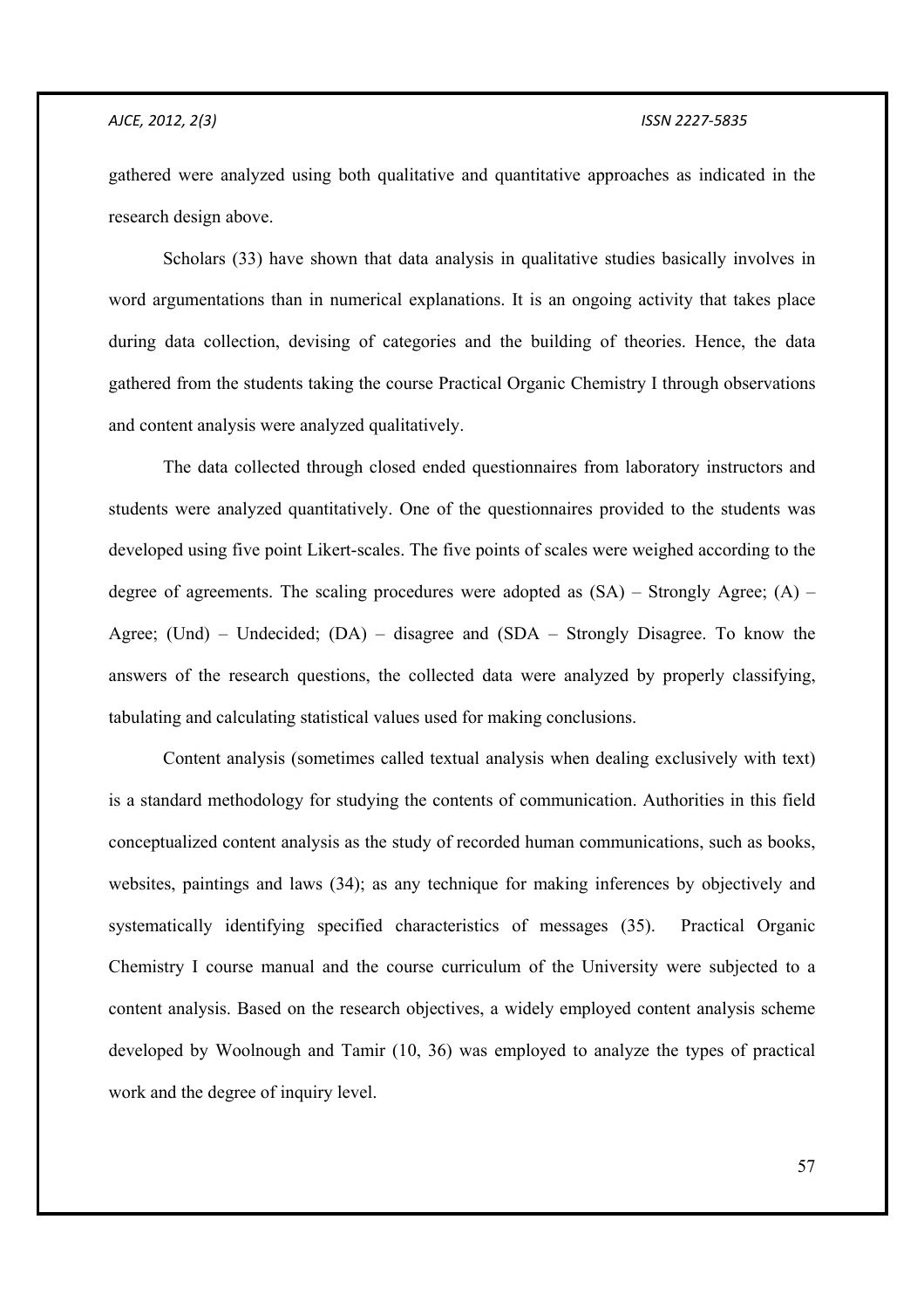#### **RESULTS AND DISCUSSIONS**

#### **Analysis of the Objectives of the Laboratory Manual**

 Much discussion today surfaced concerning the need to specify goals, aims and objectives for courses in higher education, especially to laboratory teaching (9). The statement of aims and objectives, in any course has importance for they provide significant implication as to how the course should be planned and structured. Most agree that when planning a course, care should be taken to ensure the consistency of course aims with that of the more specific objectives and the kind of experiences provided to serve the objectives (9).

 In this study, a close observation of the course curriculum objectives with that of the major objectives of the manual does not reveal consistency. Those objectives of the course that bring round to practical organic chemistry was to familiarize students with basic practical skills and, therefore, were not consistent with the objectives of serving to strengthen the theoretical part of the course, which was the objective of the manual. It does seem very important that, for practical work to be effective, the objectives should be well defined. As it is indicated in (37) when planning a course it is crucial to state clearly the intended objectives: what to be taught, and most importantly, what are the intended outputs of the course in a very clear way.

 According to (9) undergraduate activities generally have two major purposes: they should give the student an opportunity to practice various inquiry skills, such as planning and devising an experimental program to solve problem, and an investigational work, which involves individualized problem solving, which is highly motivational especially if the student develops a sense of ownership for the problem.

 Through the analysis of the lesson tasks, it was discovered that the most emphasized objective of the laboratory work was as stated by the manual. Most lessons were demonstrative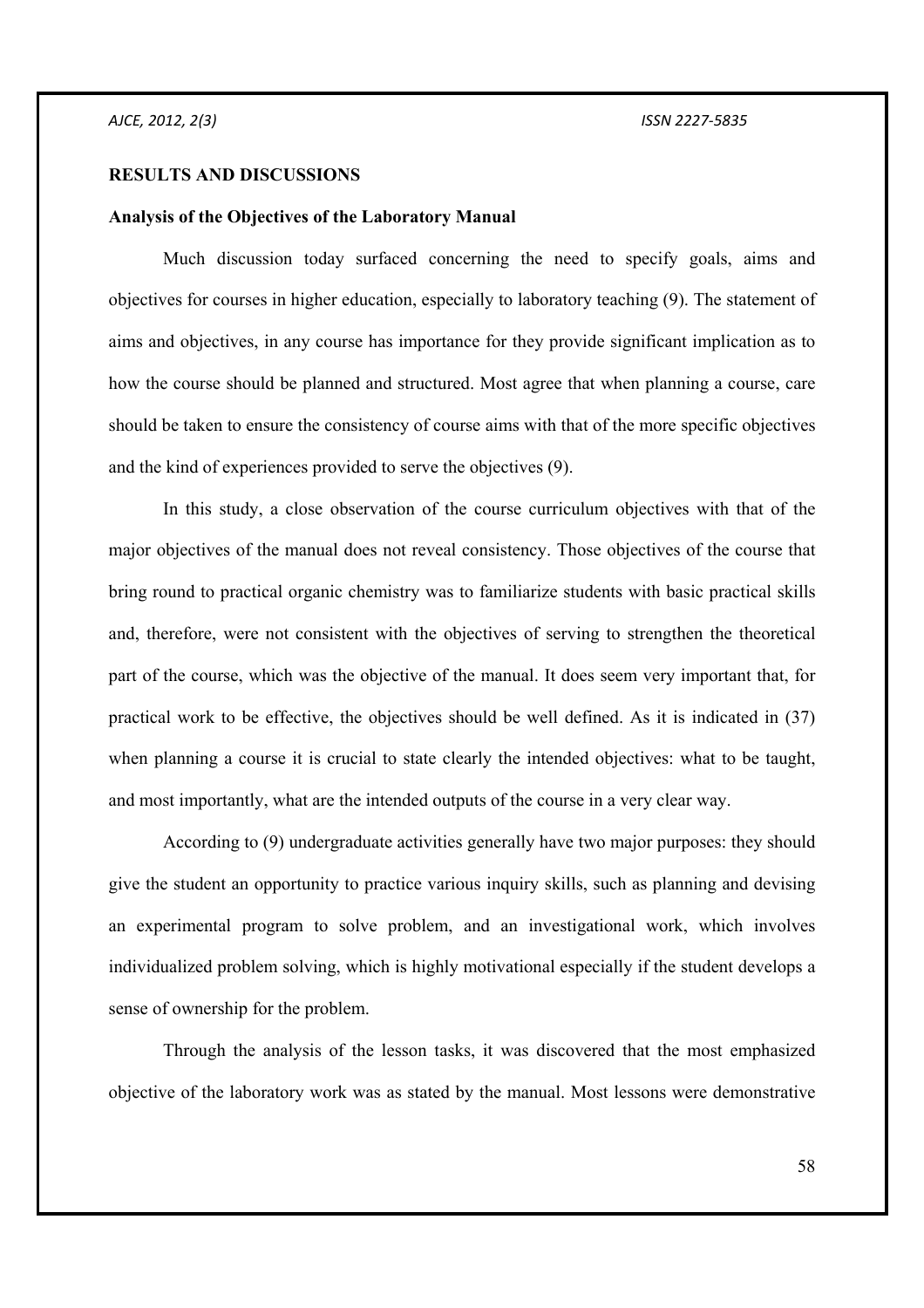by nature. About seven out of twelve lessons were primarily illustrative and no lesson was identified primarily targeted to help students apply scientific reasoning, to test hypothesis, to formulate hypothesis and to work out problems which are another important aims for involvement of laboratory activities in any science education.

 According to Hegarty (38), to realize outcomes that focus on scientific method requires the provision of experience in real investigations. Students should have experiences in seeing problems and seeking ways to solve them (when students themselves design experimental procedures), interpret data, make generalizations and build explanatory models to make sense of the findings, etc., which are nonexistent in the manual.

 The concern of most of the laboratory lessons of the manual, as shown in Table 6 below, has been identified as the acquisition of basic organic chemistry concepts. This was manifested through a close relationship between the content of the course and the students' task in the laboratory. Such traditional view of science in school has exposed many of the students to failure and frustration (18). Apart from this they were identified as reasons for students' failure since they emphasized practical work as means of enhancing conceptual learning rather than acting as a source for the learning of essential skills. The most dignified aim of the manual, to devote laboratory lessons follow closely the theoretical part, clearly illustrate its assigned task: to make practice accommodating to theory.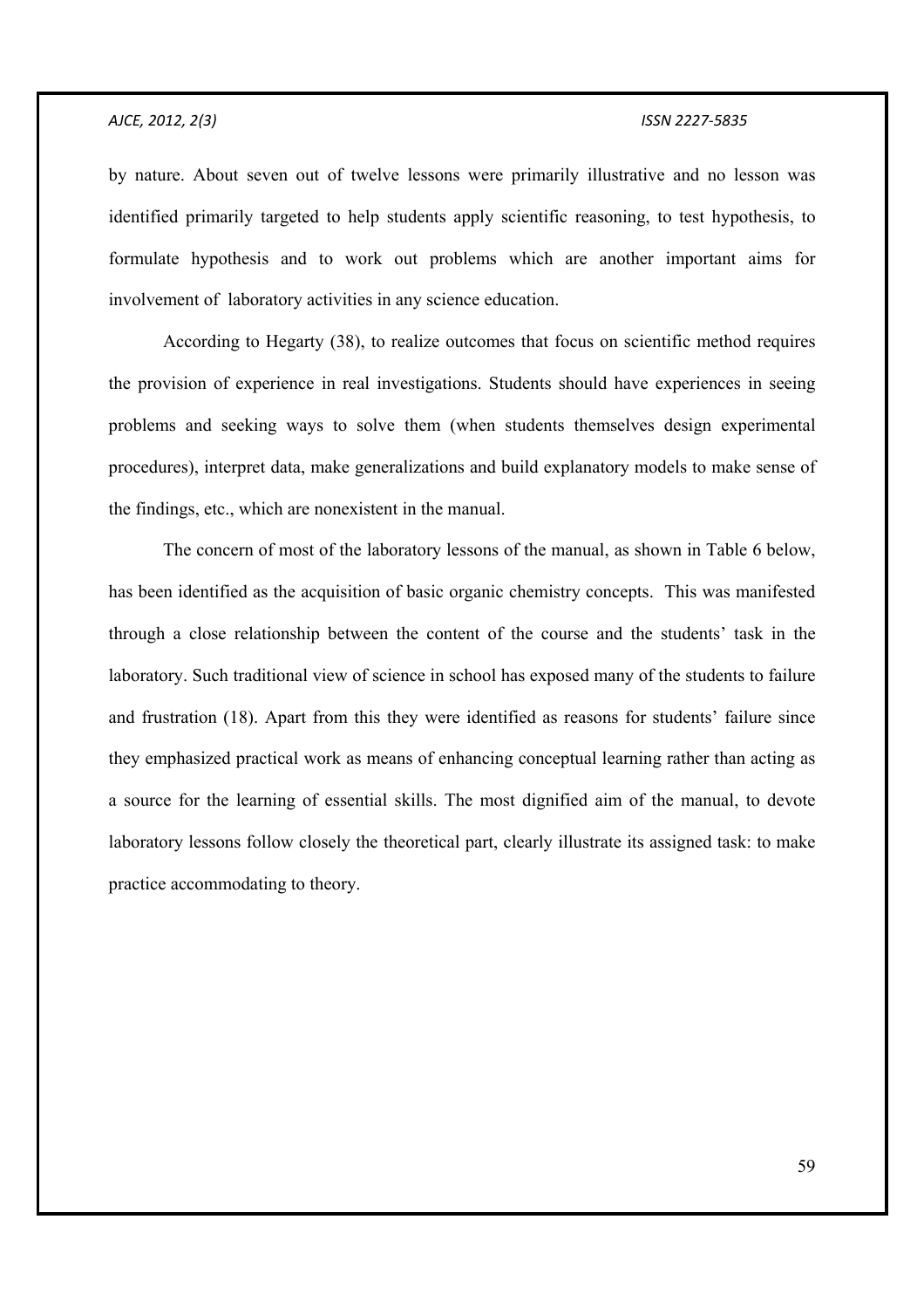|                | <b>Ex. No.</b>   Laboratory Lessons  | Practical<br>Organic<br>Aims<br>for   |
|----------------|--------------------------------------|---------------------------------------|
|                |                                      | <b>Chemistry I</b>                    |
| $\mathbf{1}$   | Re crystallization                   | To familiarize students with basic    |
|                |                                      | practical skills                      |
| $\overline{2}$ | Determination of melting points and  | To familiarize students with basic    |
|                | simple distillation                  | practical skills                      |
| $\overline{3}$ | Fractional distillation              | To familiarize students with basic    |
|                |                                      | practical skills                      |
| $\overline{4}$ | Steam distillation                   | To familiarize students with basic    |
|                |                                      | practical skills                      |
| 5              | Survey of some functional groups     | To strengthen the theoretical part of |
|                |                                      | the lesson                            |
| 6              | Stereochemistry                      | To strengthen the theoretical part of |
|                |                                      | the lesson                            |
| $\overline{7}$ | Preparation of aspirin               | To strengthen the theoretical part of |
|                |                                      | the lesson                            |
| 8              | Preparation of soap                  | To strengthen the theoretical part of |
|                |                                      | the lesson                            |
| 9              | Chromatography                       | To strengthen the theoretical part of |
|                |                                      | the lesson                            |
| 10             | Proteins and carbohydrates           | To strengthen the theoretical part of |
|                |                                      | the lesson                            |
| 11             | Qualitative organic analysis part I  | To strengthen the theoretical part of |
|                |                                      | the lesson                            |
| 12             | Qualitative organic analysis part II | To strengthen the theoretical part of |
|                |                                      | the lesson                            |

**Table 2:** The Emphasized Aims in the Course Manual

## **Level of Inquiry Associated with the Activities in the Laboratory Lessons**

 Scientific inquiry refers to the diverse ways in which scientists study the natural world and propose explanations based on the evidence derived from their work. Inquiry also refers to the activities of students in which they develop knowledge and understanding of scientific ideas. Understanding of the process of scientific inquiry could perhaps be developed using a variety of teaching approaches. Laboratory work can play an important role in developing students' understanding of the process of scientific inquiry, their intellectual and practical skills (39).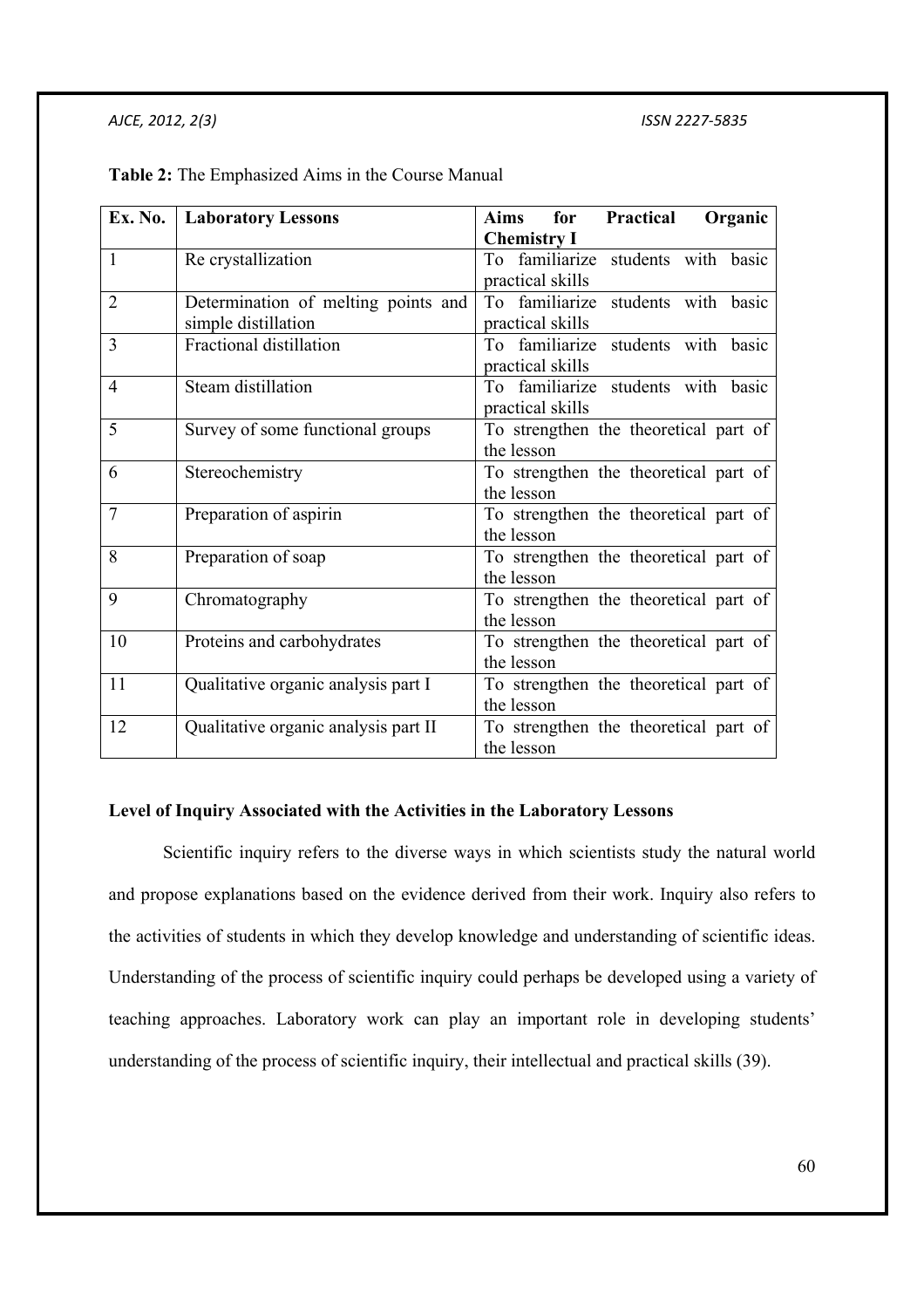Based on the procedures identified in the literature part, the degree to which students make decisions about the problem, the procedures and/or the conclusions, all activities were analyzed to determine their level of inquiry.

 **Table 3**: Summary of the Inquiry Level of the Activities

| <b>Activities</b> |  |  | Inquiry Level Index of the   Number of Practical Activities   Percent |        |
|-------------------|--|--|-----------------------------------------------------------------------|--------|
|                   |  |  | 34                                                                    | 40.47% |
|                   |  |  | 49                                                                    | 58.33% |
|                   |  |  |                                                                       | 119%   |

 Level one exercises together with level zero exercises, are commonly known as 'controlled exercises', 'wet exercises', 'recipes' and 'cook books' (9). They do not involve students in an inquiry experiences except in the sense of consciously 'copying' an investigation conducted by other scientists (see Appendixes IV for some examples from the manual).

 As shown in Table 3 above, 98.8% (83) of the laboratory work is devoted to the two lower levels, namely level 0 where the problem, the material needed, the procedures to follow, what type of data to collect are all given to the students who already know what the results will be or what to conclude and level 1 where the student is given the problem, the material and procedures to follow along with what type of data to collect but not the conclusion. Students make few decisions other than deciding whether they got the right information. There is only one simple activity, in the whole manual, having the Inquiry Level Index of two where the students are given the problem and there is no practical with the inquiry level index of three where the students formulate the problem, methods of gathering data relative to the problem, the outcome and conclusion they generate. For instance, the second activity in Appendix IV was classified as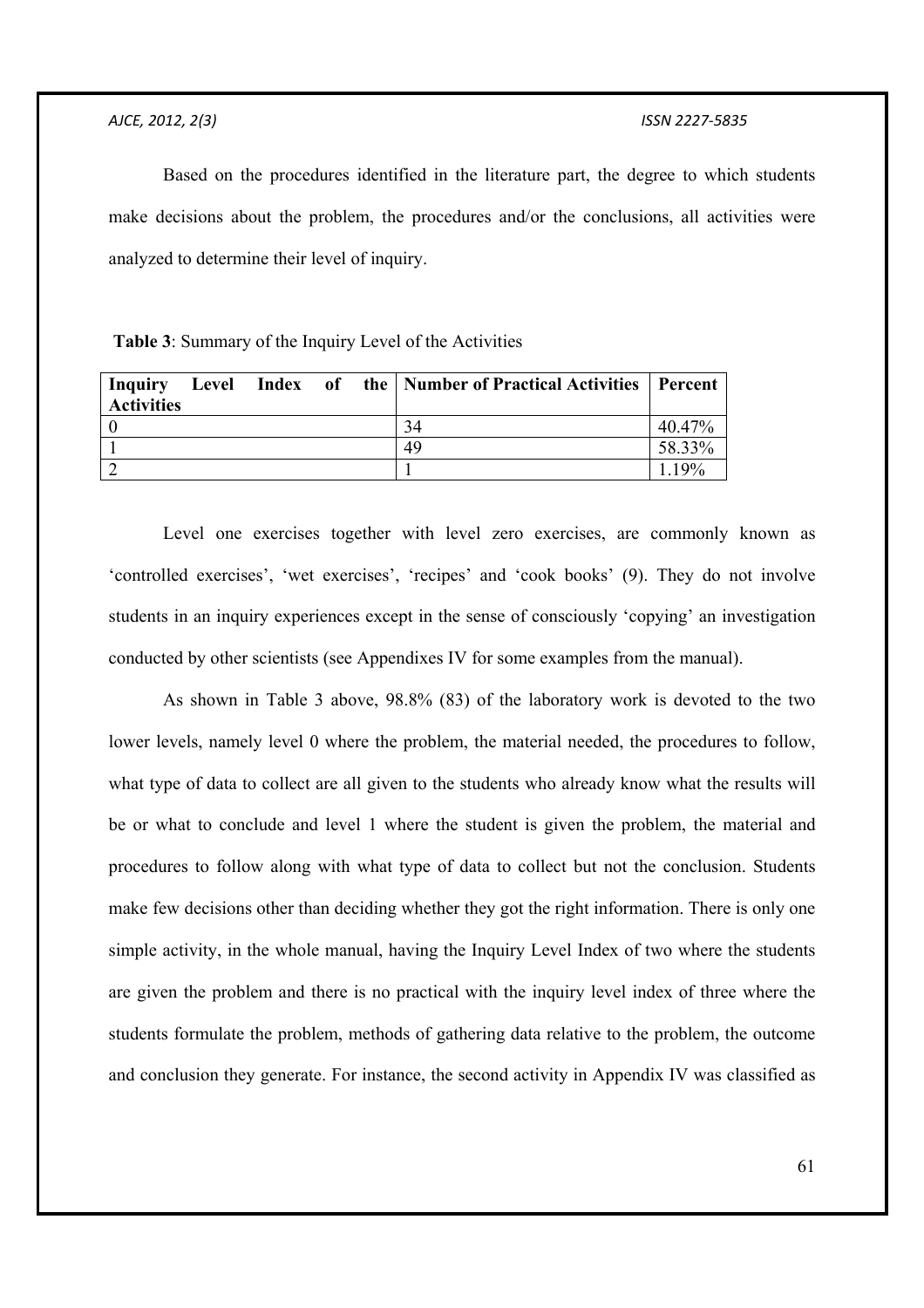level 1 because it does not involve the student in designing the material and method to be used, but only to draw a conclusion.

 As it is stated in Tamir (10), the main criticism of practical work in science education has been its sole emphasis on the lower levels. Students' failure to see the connections between what they actually do and the theory, and the place of laboratory in the larger context of the scientific enterprise are included in the censure (10). On top of this Herron (24) also reveals that even those curricula that claim to be inquiry-oriented have a significant portion of the laboratory exercises devoted to the low-level inquiry. The inclusion of exercises at an inquiry level 0 and 1 can be justified based on the view that students' first need is to have the basic skills and techniques necessary for carrying out the rest of practical science (9). It is not good, on the other hand, to devote the whole laboratory courses to confirmation of chemical content by denying students from being engaged in real problem solving investigation.

#### **Types of Practical Work in the Course Manual**

 Based on a review of the literature, the content of each practical activity was analyzed in order to determine their type. About 84 discrete laboratory works were identified in the manual (see Appendix v). As shown in Figure 1, students spend much of their laboratory time performing demonstration activities (88.09%, 74) followed by exercises (7.14%, 6) and experiences (3.57%, 3) activities. The principal learning outcome of demonstration activities is to help the student grasp the theoretical understanding of the course.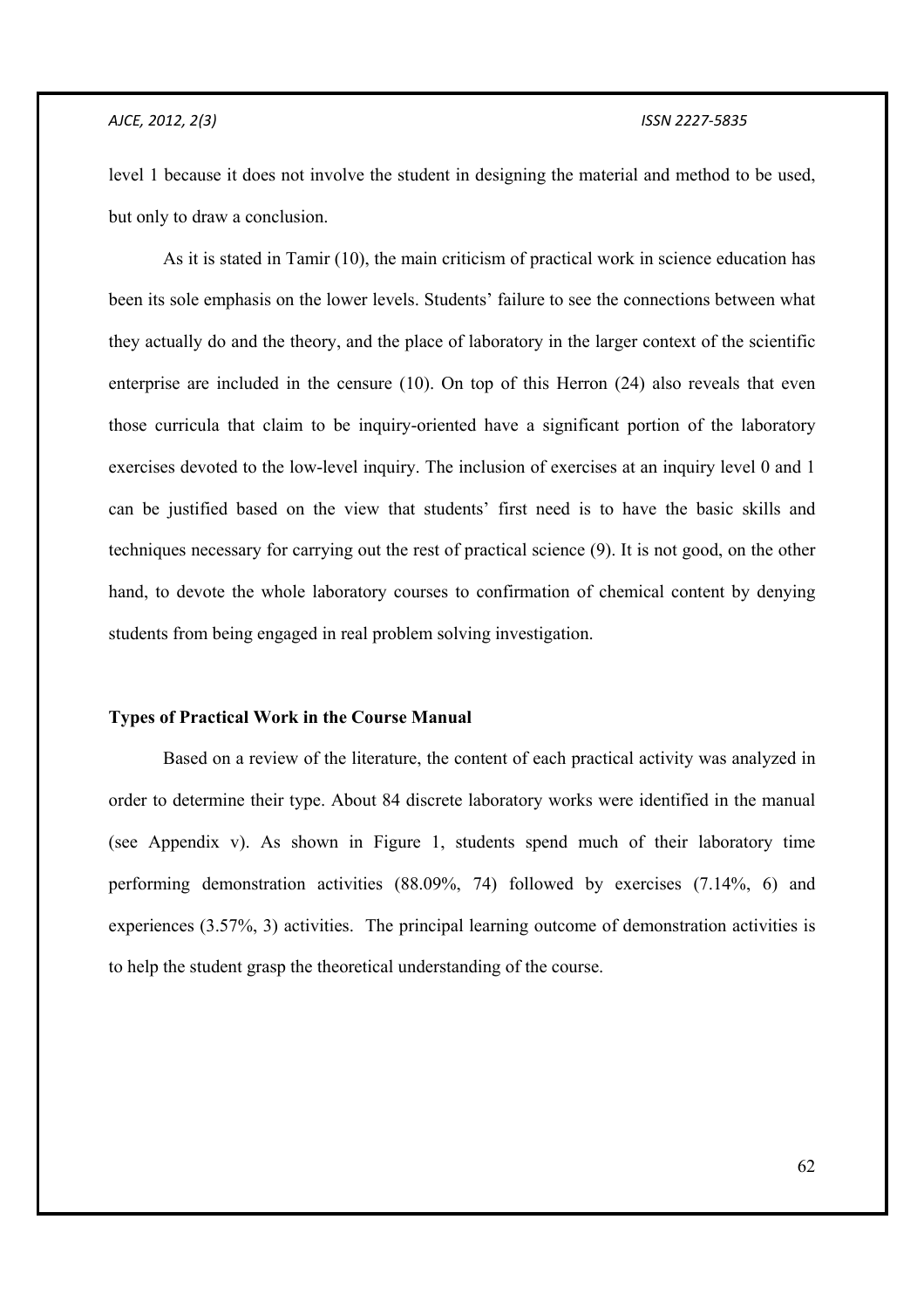

Figure 1: Summary of Types of Practical Activities

 Demonstration activities are primarily targeted to illustrate a particular concept, law, or principle which has already been introduced by the teacher and allow students to see the concept in action. Hence, they always target at relating theory more closely to reality. They can be taken as activities done by the instructor or activities done by students, given a detailed procedure to follow. Only 1.19% (1) of the laboratory activity is investigative. Investigative practical work gives freedom to students to choose their own approaches to the problem. This result is generally consistent with the objective of the manual—to strengthen the theoretical part of the course (2).

 To sum up, almost all the suggested activities (98.8%) are controlled exercises for they are characterized by detailed experimental procedures and a known destination. According to Boud (9), these activities are the major emphasis of the early stages of undergraduate programs.

### **Students' Reactions to Practical Organic Chemistry I Work**

 One of the questionnaires distributed among the students was lists of statements related to their experiences in Practical Organic Chemistry I laboratory activities. They were asked to what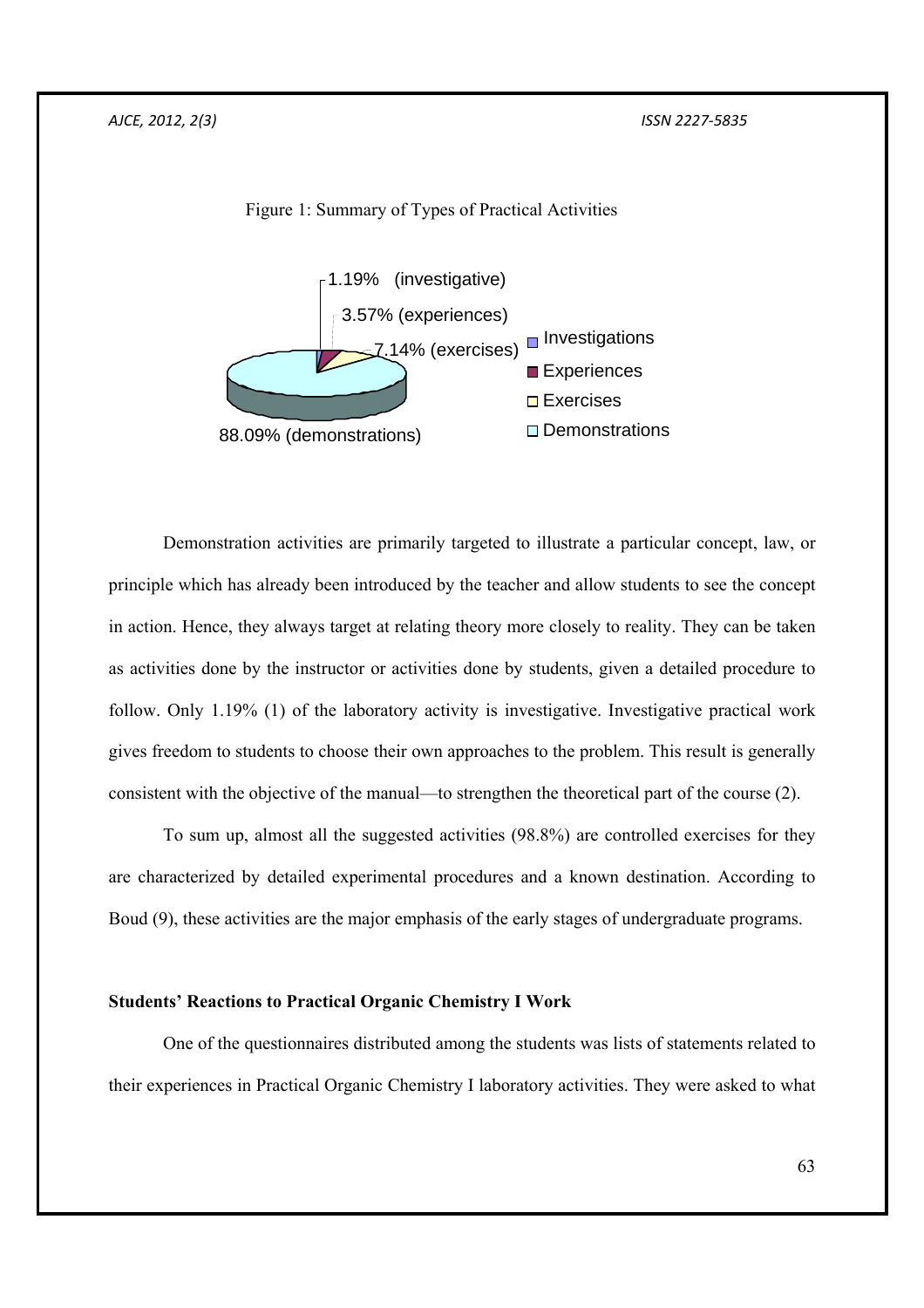extent they agreed or disagreed to a statement, on a five point Likert scale. Their response is summarized in Table 4.

| Table 4: Mean student response to laboratory activity in Practical Organic Chemistry I |  |  |
|----------------------------------------------------------------------------------------|--|--|
|----------------------------------------------------------------------------------------|--|--|

| No.            | Item                                                                                                          | <b>Mean response</b> |  |
|----------------|---------------------------------------------------------------------------------------------------------------|----------------------|--|
| $\mathbf{1}$   | The opportunity given to plan my own experiment is<br>very satisfying                                         | 2.75                 |  |
| $\mathbf{2}$   | Clear instructions are given about the experiment before<br>doing the practical activities                    | 4.52                 |  |
| 3 <sup>1</sup> | Standard experiments, written up correctly, give<br>confidence to continue with chemistry                     | 4.66                 |  |
| 4              | Organic Chemistry laboratory should be about learning<br>to do science through scientific investigations      | 3.21                 |  |
| 5              | It is easy to grasp the aim and point of what I am doing<br>and the importance of every laboratory activities | 2.66                 |  |
| 6              | I feel most confident when the chemistry lessons were<br>4.65<br>well structured and student directed         |                      |  |
| 7              | I appreciate the opportunity if the teacher lets me plan<br>my own activity.                                  | 4.83                 |  |

 As shown in Table 4, the students responded above average for most items. However, it was identified that students look difficulty to grasp the aim and understand the importance of the activities. Further it was found more satisfying and gave confidence if the lessons were well structured and student directed. On top of these most students wish organic chemistry laboratory to be a place where they could practice scientific investigations

## **Students Performance in the Laboratory**

 As it is stated in different science education literatures a pre laboratory exercise is a short task or experience to be completed before the actual laboratory is carried out. Its fundamental aim is to prepare the mind for learning (4). Pre laboratory exercise can reduce the information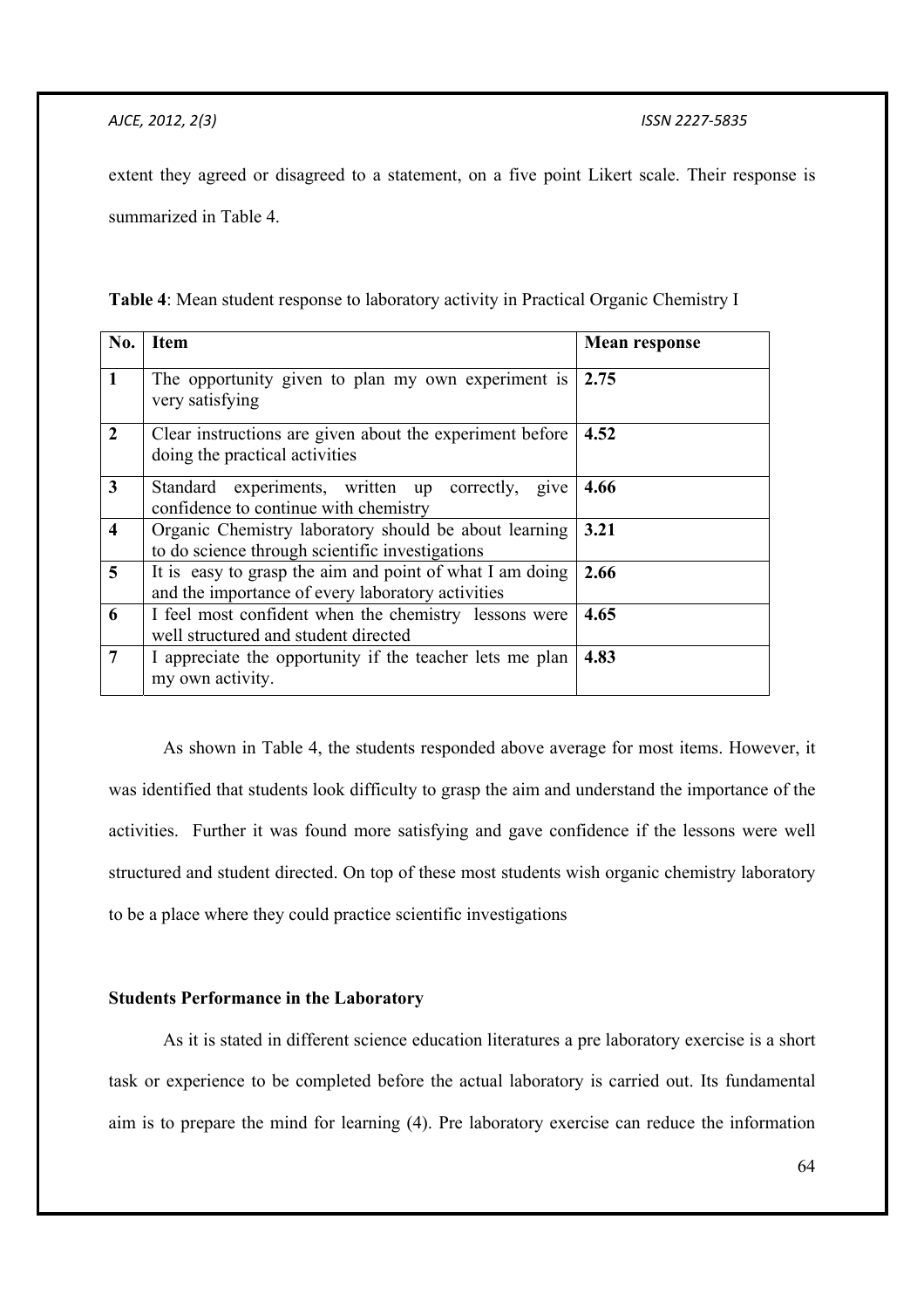load for students. Furthermore as it is explained in Carnduff and Reid (19), pre laboratory exercises are able to stimulate the student think through the laboratory work, with a mind prepared for what will happen and encourage them to recall or find facts such as structures, equations, formulae, definitions, terminology, physical properties, hazards or disposal procedures.

 As part of this study the researcher was observing each laboratory session while the students were doing the experiments. In all the experiments there were no pre laboratory exercises so the students were not doing this. Apart from this, the data obtained from the laboratory session observation revealed that students were not taught how to set up the instruments that they are going to use to carry out the experiments. They did the experiments following the procedure given, by the already set up instruments. This indicated that they are needed only to record the data obtained from the experiments without having any knowledge about the instrument being used and even how to assemble it in their future career. Morholt, (16) says this type of laboratory activity does not want students to develop knowledge about instruments in a laboratory. As he further explains teacher's duty must be to explain his students about the apparatus whenever a student is required to make use of a piece of apparatus for the first time.

 In addition, observation in this study showed that the laboratory works were done in teams of three and four students. This framework of the group may allow the students for a variety of interactions such as

- Opportunity to discuss, to consult with one another and to criticize and be criticized
- Increased efficiency by division of labor
- Opportunity to compare results and to interpret data within the group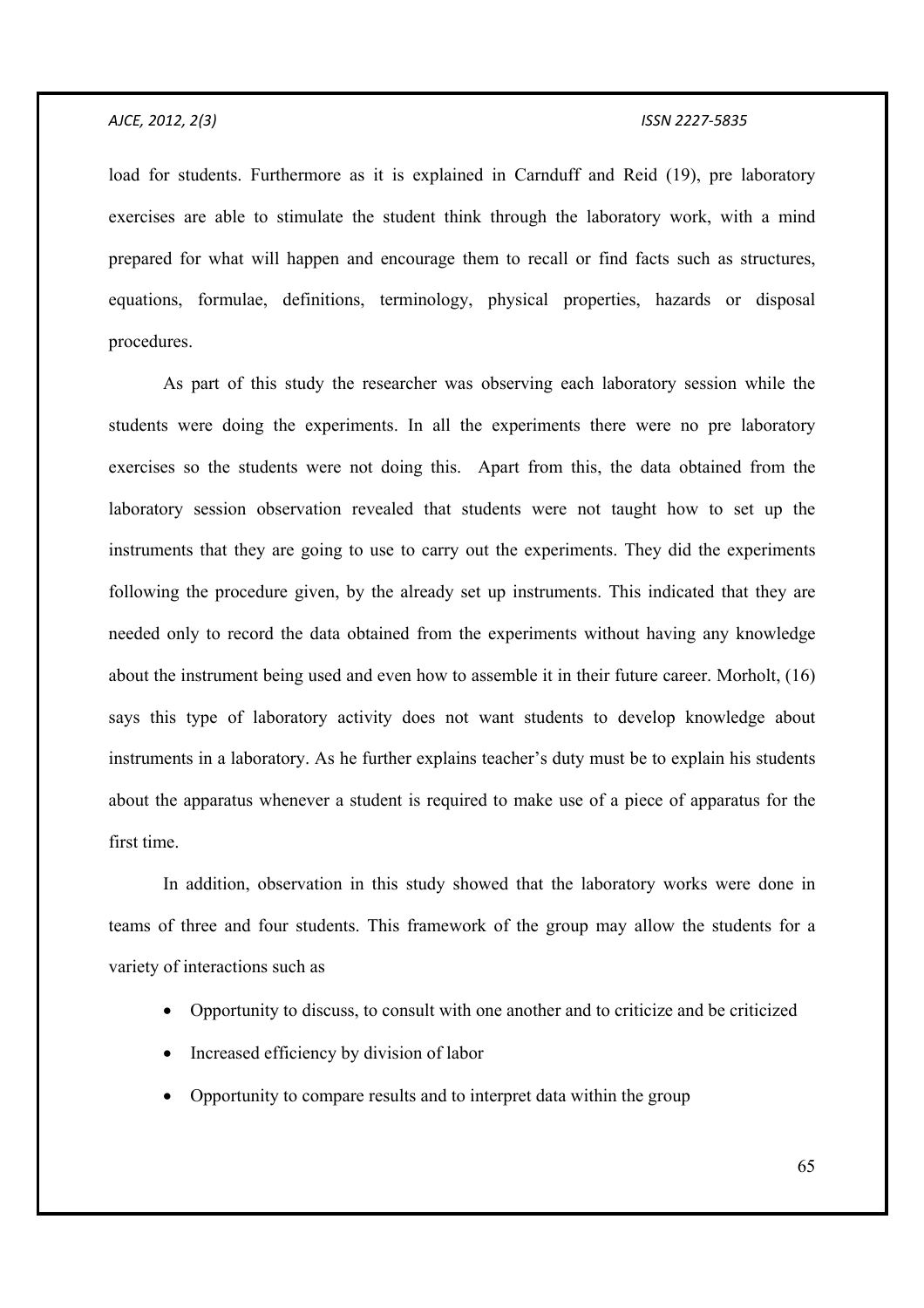The disadvantage, on the other hand, is it restricts individuals to be engaged in reviewing the literature, in deciding a suitable number and range of reading or observation, hypothesizing, planning experiment, collecting and processing data, drawing inferences and conclusion and writing a report by his interest.

 Apart from this, the researcher did not observe any student planning to use suitable equipment and using information from previous work to guide their plan. They were simply following directions asking whether they are getting the right answer, to write a formal laboratory report than discussing what was done. This implies that if an individual is asked to gather a certain number of data and then forced to conclude something from the obtained data, the student begins to jump to conclusion from limited data.

## **Students' and Instructors' Ranking of Lists of Objectives of Laboratory Activities**

 The other questionnaire distributed among students and laboratory instructors consisted of lists of aims of laboratory in science education and asked them to rank these lists of aims from the most important to the list important according to their interest. And their responses were summarized as shown in Table 5.

 Unlike the laboratory manual both instructors' and students' reactions to the major objectives of laboratory were found to be different. As shown in Table 5, both laboratory instructors and students were consistent in ranking the first and fourth most important objectives: a chemistry laboratory should intend to learn basic practical skills (item 4 in table 5) and to develop scientific reasoning (item 2), respectively.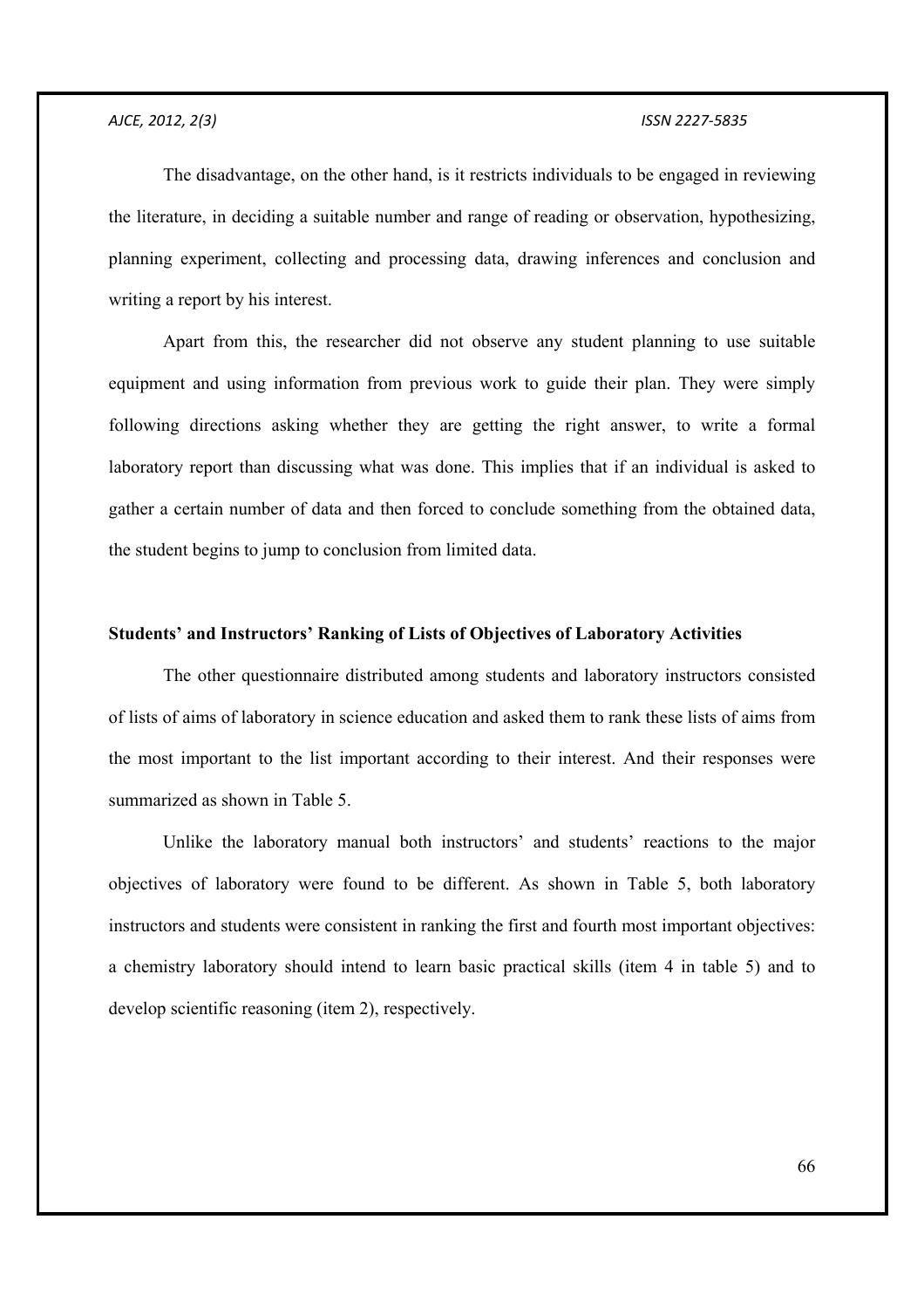| NO.                     | <b>Item</b>                                | Rank given by most | <b>Rank given</b> |
|-------------------------|--------------------------------------------|--------------------|-------------------|
|                         |                                            | instructors        | by most           |
|                         |                                            |                    | students          |
| $\mathbf{1}$            | To improve mastery of the subject matter   | Eighth             | Tenth             |
| $\overline{2}$          | To develop scientific reasoning            | Fourth             | Fourth            |
| 3                       | To demonstrate materials taught in lecture | Ninth              | Eighth            |
| $\overline{\mathbf{4}}$ | To build up practical skills               | First              | First             |
| $\overline{5}$          | To design experiments to test hypothesis   | Third              | Sixth             |
| 6                       | To interpret experimental data             | Second             | Third             |
| $\overline{7}$          | To promote interest in chemistry           | Tenth              | Ninth             |
| 8                       | To formulate hypothesis                    | Sixth              | Fifth             |
| 9                       | To work out problems                       | Fifth              | Seventh           |
| 10                      | To introduce equipment and develop         | Seventh            | Second            |
|                         | observational skills                       |                    |                   |

**Table 5**: Aims ranked from highest to lowest by instructors and students

 The major objective of the manual, that is, to demonstrate the material thought in class (item 3), was ranked ninth by instructors and eighth by students. Moreover, the role of practical work in developing interest in chemistry (item 7) was rated least by both laboratory instructors and students.

## **SUMMARY AND RECOMENDATIONS**

 The major objective of this study was to offer an overview of the current situation in the course Practical Organic Chemistry I in Haramaya University. All first year second semester chemistry students, laboratory instructors and Practical Organic Chemistry I course material were involved as the main source of data. The main instruments used to collect the necessary data were questionnaires and content analysis of the course material. Observation was also another instrument of data collection.

 Qualitative and quantitative methods were employed to analyze data. The data gathered from the students taking the course Practical Organic Chemistry I through observations were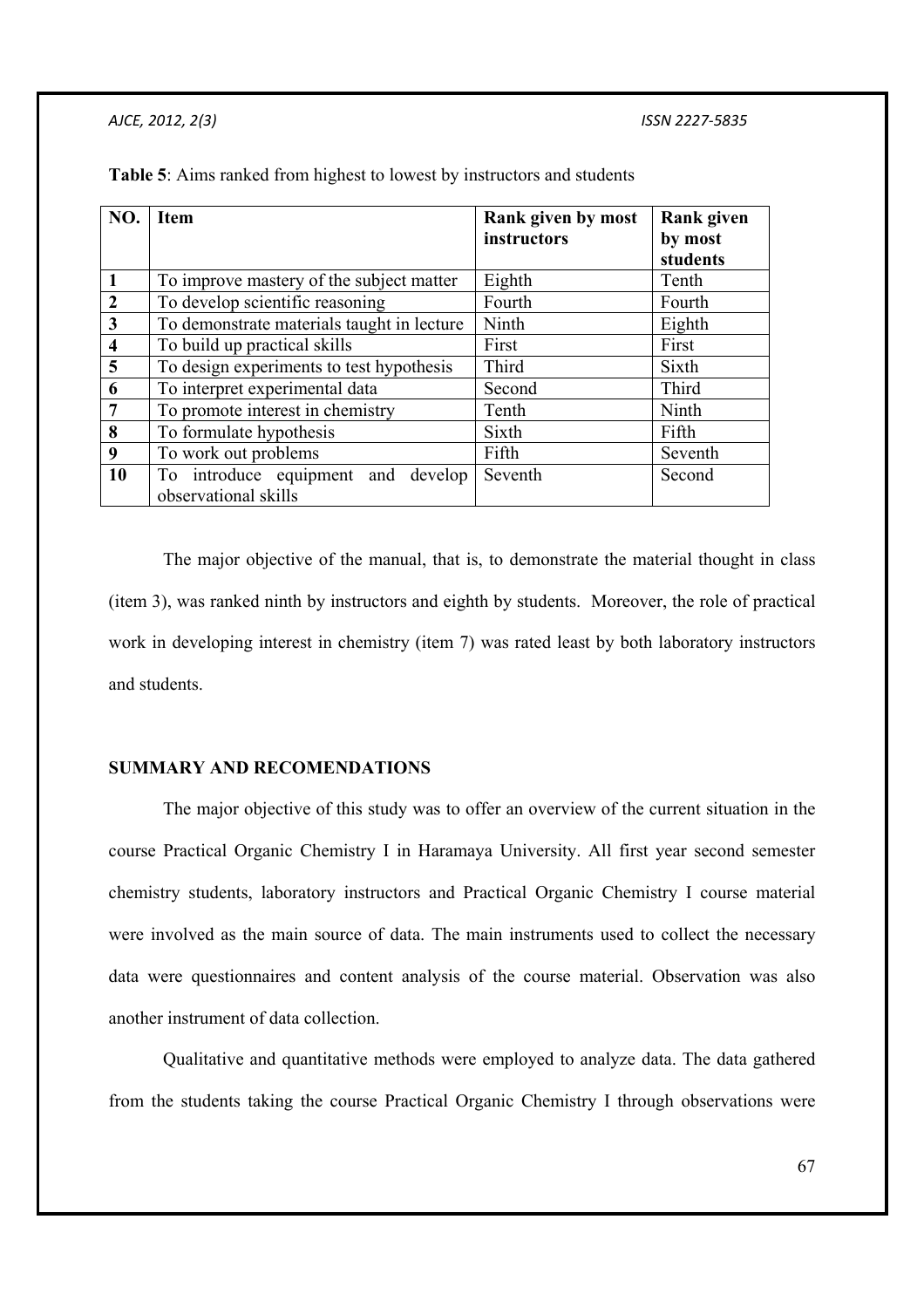analyzed qualitatively where as the data gathered from questionnaires and content analysis were analyzed qualitatively and quantitatively.

 Based on the basic research questions, the findings of this study are summarized as follows.

- The response to each question was given by the manual in almost all activities. The majority of the activities have the inquiry level of one. They comprises 58.33%, followed by level 0 inquiry index (40.47%) and with only 1.19 % level two inquiry index activities.
- The dominant practical work identified was demonstration type. It comprised 88.09% of the practical work included in the manual with 3.57% experience practical, 7.14% exercise practical and only 1.78 % investigative type.
- Once students have the data collected they write up formal laboratory report rather than discussing what was done. Apart from this students were not giving due attention to the instrumentation and the way experiment is conducted.
- Most students think that the way objectives of the experiments are written is not clear to understand. Moreover, they face difficulty in understanding the importance of every laboratory activity.
- Students and instructors agreed that the most important objectives of a Chemistry laboratory work should be targeted in helping students to learn basic practical skills. Both groups ranked the most important objective of the manual, to demonstrate materials taught in lecture, least.

 In light of the findings and discussions made in the previous pages the following recommendations are forwarded: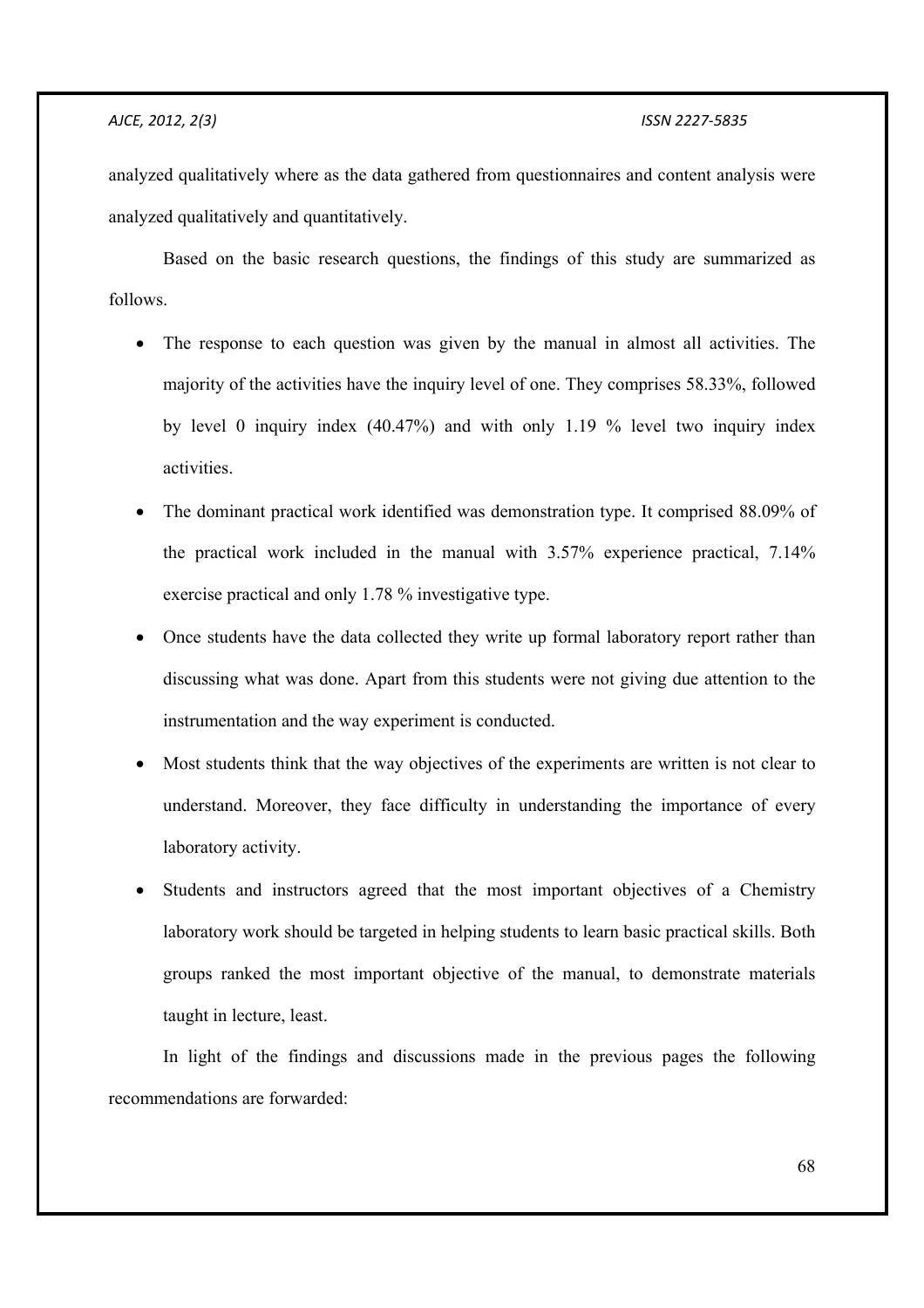- Each activity should be revised by deciding who is making the decisions: the teacher, text or the student. There should be activities designed for goals other than teaching students particular skills. Hence beside their role of strengthening the theoretical parts, other aims like to help students apply scientific reasoning, to test hypothesis, to formulate hypothesis and to workout problems should be included.
- Procedures need to be changed by taking a level 0 activity and making a few changes to make it more like a level 1 activity. Progressively changes should be made in the whole activities students do so that over the course of time students will move from doing level 0 activities to doing activities that seem more like level 1, 2 or 3 activities. By then, they are figuring things out for themselves, interpreting results, perhaps even repeating procedures. In short they will be thinking the way scientists do about what they are doing.
- When students are doing laboratory exercises in a group, it would seem reasonable to pool the class data after enough measurements or observations and have the entire class discuss the observable trends rather than have each group generalize from their limited data.
- Depending on the particular goal of the laboratory and the prevailing local context of the organic chemistry course, different activities (like demonstration, experience, exercise and investigative) should be designed to accommodate the different levels of difficulty and guidance.
- Since student participation in enquiry, in actual collection of data and analysis of a real phenomenon are essential components of the enquiry curriculum it should be considered in designing the laboratory work in the future.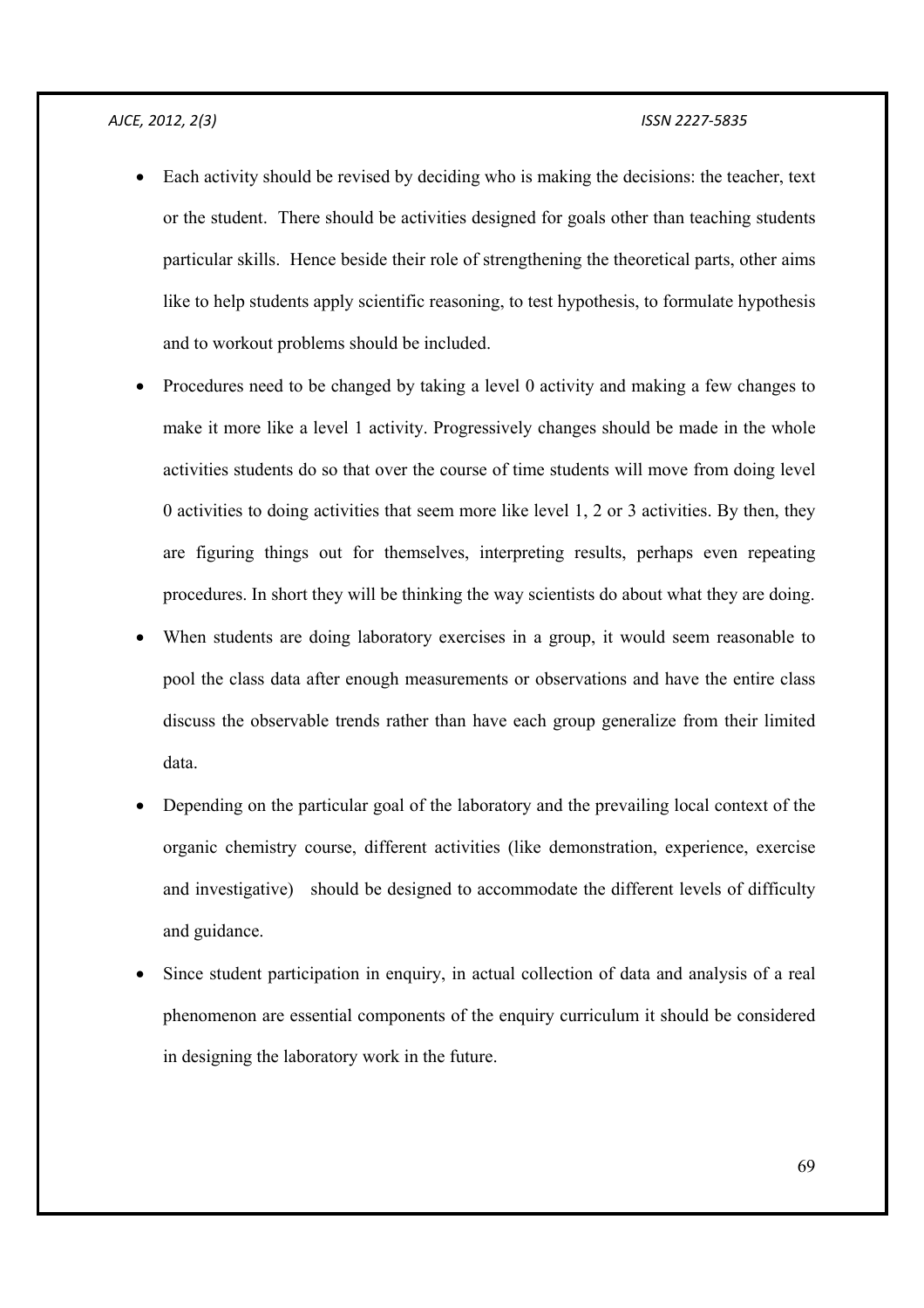## **REFERENCES**

- 1. Hodson D., (1993), Re-thinking old ways: towards a more critical approach to practical work in school science, *Studies in Science Education*, **22**, 85-142.
- 2. Hofstein, A., 2004. The laboratory in chemistry education: Thirty years of experience with developments, implementation and evaluation, *Chemistry Education Research and Practice*, 5, 247-264.
- 3. Hofstein, A. and Lunetta, V.N., 1982. The role of the laboratory in science teaching : Neglected aspects of research, *Review of Educational Research*, 52, 201-217.
- 4. Hofstein, A. and Lunetta, V.N., 2004. The laboratory in science education : Foundation for the 21st century, *Science Education*, 88, 28-54
- 5. Jrajick, J., Mamlok, R. and Hug, B 2001. Modern Content and Enterprise of Science: Science education in the  $20<sup>th</sup>$  century
- 6. Lazarowitz, R., and Tamir, P., 1994. Research on using laboratory instructions in science in Gabel D L (ed.). *Hand book of research in science teaching and learning*, (pp. 94-130), New-York Macmillan.
- 7. Lunetta, V.N., Hofstein, A. and Clough, M., 2007. Learning and Teaching in the School Science Laboratory : An analysis of research, theory, and practice, In.N., Leaderman. and S. Abel (eds,). Handbook of research on science education. (pp. 393-441), Mahawah, NJ : Lawrence Eralbaum.
- 8. Matiru, B., Mwangi, A. and Schelette, R. (eds) 1995. Teach your best : A Hand Book for University lecturer. Germany, University of Kassel
- 9. Boud, D., Dunn, J. and Hegarty-Hazel, E., 1989. Teaching in the Laboratories. Philadelphia, Open University press.
- 10. Tamir, P., 1991. Practical Work in School Science: An analysis of current practice. In Woolnough, B.E., (ed.). Practical science Milton Keyness, Open University press.
- 11. National Research Council, 1996. *National education standards*, National Academy Press: Washington, D.C.
- 12. National Research Council, 2000. *Inquiry and the national science education standards*, National Academy Press: Washington, D.C.
- 13. American Association for the Advancement of Science, 1990, *project 2061, Science for all Americans*, Washington, D.c.
- 14. Hofstein, A. and Lunetta, V.N., 2004. The laboratory in science education : Foundation for the 21st century, *Science Education*, 88, 28-54
- 15. Klopfer L.E., 1990. Learning Scientific Inquiry in the Students' Laboratory. In Hegartyhazel E (ed.). The student laboratory and the science curriculum. London, Croom Helm.
- 16. Morrell J.B., (1969), Practical chemistry at the University of Edinburgh, 1799-1843, *AMBIX*, **26**, 66-80.
- 17. Morrell J.B., (1972), Practical chemistry at the University of Edinburgh, 1799-1843, *AMBIX*, **26**, 66-80.
- 18. Gott, R. and Mashiter, J., 1991. Practical Work in Science. A Task-Base approach in Woolnough, B.E., (ed.) practical science, Milton Keyness, Open University press.
- 19. Woolnough, B, and Allosp, T., 1985. Practical Work in Science, Cambridge, Cambridge University Press.
- 20. Duckett S.B., Garratt J, and Lowe N.D., (1999), what do chemistry graduates think? *UniversityChemistry Education,* **3**, 1-7.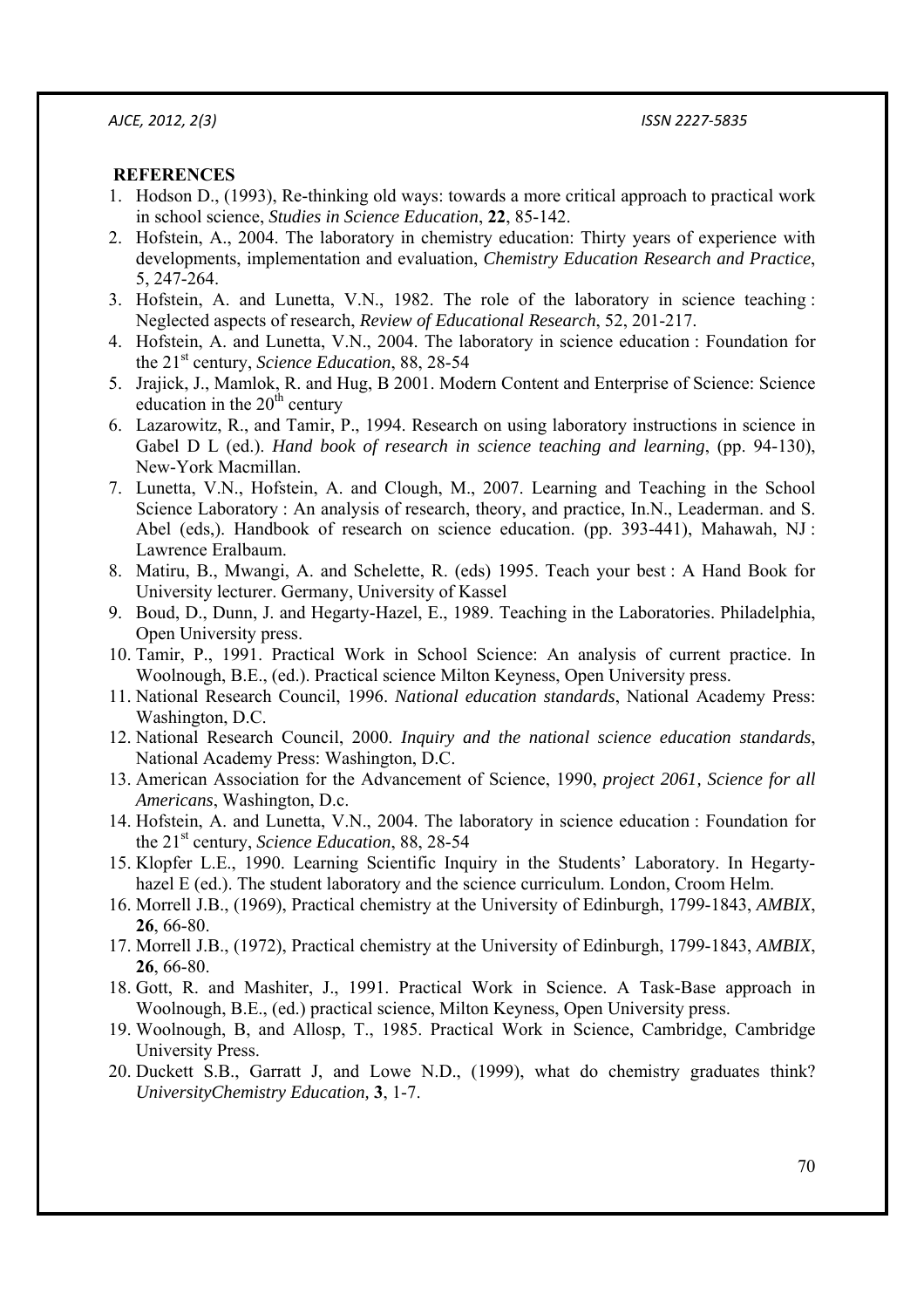- 21. Statistics of Chemistry Education, published by the Royal Society of Chemistry online (last accessed 4/2/07) http://www.rsc.org/Education/Statistics/index.asp
- 22. Hunter C., Wardell S. and Wilkins H., (2000), Introducing first-year students to some skills of investigation in laboratory work, *University Chemistry Education*, **4**, 12-15.
- 23. Johnstone A.H. and Letton K.M., (1988), Is practical work practicable? *Journal of College Science Teaching*, **18**, 190-92.
- 24. Herron, M.D., 1971. The nature of scientific inquiry. *School Review*,79, 171- 212.
- 25. Raghubir, K.P., 1979. The laboratory investigative approach to science. Laboratory Experience and Student Learning.
- 26. Johnstone A.H. and Letton K.M., (1989), Why do practical work? A research point of view, *Kemia-Kemi*, (2), 146-50.
- 27. Best, K. and Kahn, B., 1999. Ethical guide lines in participating humans and treatment of persons in research. From (www.niches.nih.gov/research/resources/bioethicswhatis.cfm-41k-) 1999 review list pdf.
- 28. Anderson, L.W., 1990. Fundamental of Educational Research. London: The Flamer Pres.Alsamawat F., (2007), Private communication. This work is being developed for her thesis, to besubmitted for PhD, University of Glasgow, Glasgow.
- 29. Babbie, E., 1990. The Practice of Social Research ( $7<sup>th</sup>$  edition). Belmont (California): Wadsworth publishing company.
- 30. Wellington, J,J., 1996. Methods and Issues in Educational Research. London: Impact Graphics.
- 31. Merriam, S. B., 1988. Case study Research in Education. A Qualitative Approach. San Fransisco: Jossey Bass Publisher.
- 32. Yin, R.K., 2003. Case Study Research: design and Methods  $(3<sup>rd</sup>$  ed) London: Sage publication
- 33. Bogdan, R.C. and Biklen, S.K 1992. Qualitative Research for Education an Introduction to Theory and Methods Boston. Allyn and Bacon.
- 34. Babbie, E., 1968. The Practice of Social Research. Wadsworth: Thomson Learning Inc.
- 35. Holsity, L.R., 1969. Content Analysis for the Social Sciences and Humanities. Reading: Mass
- 36. Woolnough, B.E., (ed.), 1991. Practical Science. Milton Keynes, Open University Press.
- 37. Boud D., Dunn J. and Hegarty-Hazel E., (1986), *Teaching in laboratories*, Milton Keynes, Milton Keynes Open University Press.
- 38. Hegarty Hazel, E. (ed.), 1990. The Student Laboratory and the Science Curriculum. London, Croom Helm.
- 39. Johnstone A.H., Watt A. and Zaman T.U., (1998), The students' attitude and cognition change to a physics laboratory, *Physics Education*, **33**, 22-29.
- 40. Johnstone A.H. and Letton K.M., (1990), Investigation undergraduate laboratory work, *Education in Chemistry*, **27**, 9-11

#### **APPENDICES**

## **Appendix I: Questionnaire to be filled by first year chemistry students Dear students**,

This questioner gives you an opportunity to indicate your practical experience and reaction to the course practical organic chemistry I. students' opinion is a valuable guide in the course planning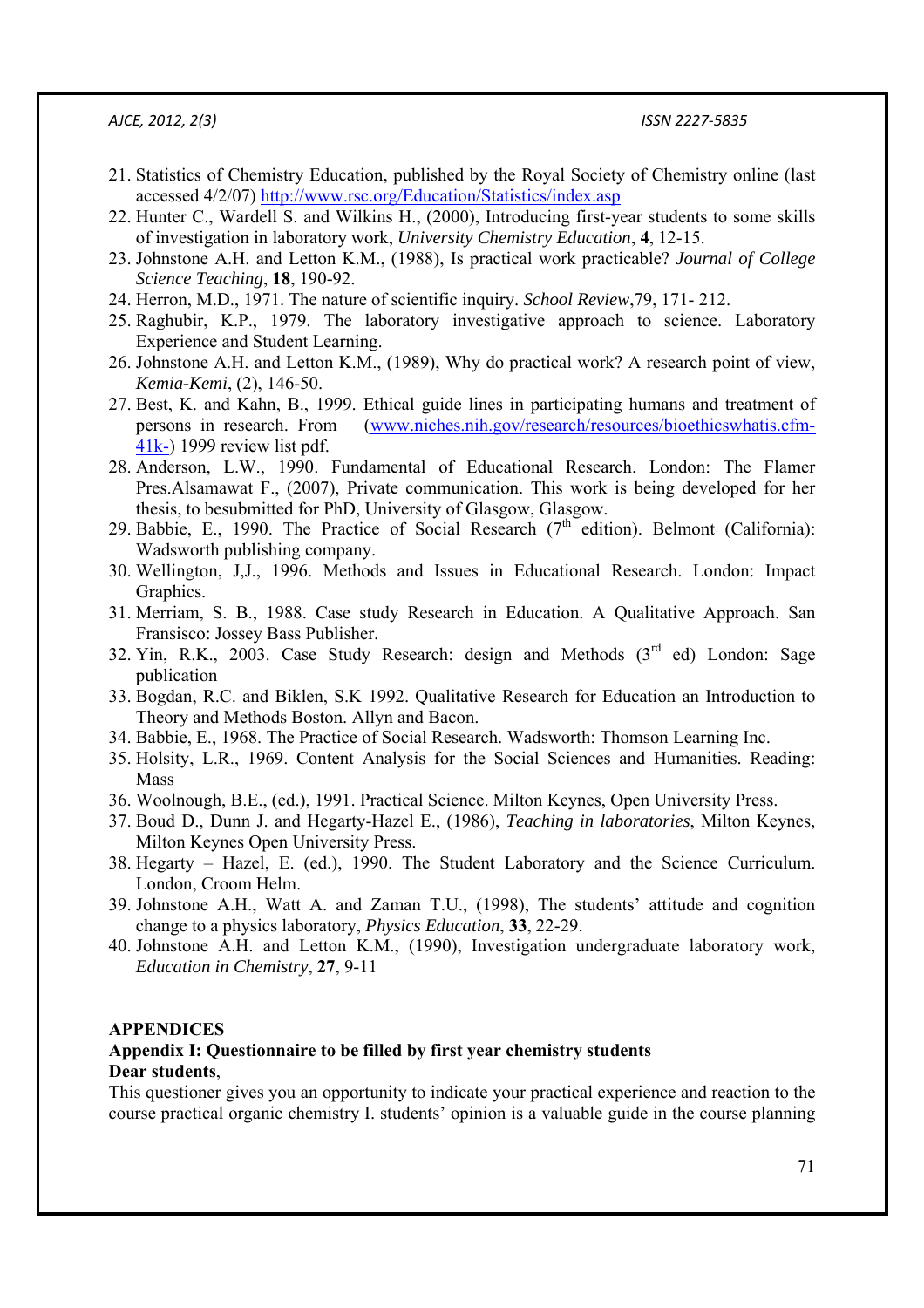and in evaluating the way it has been taught and the way the laboratory activities are carried out, so I kindly request you to respond to all the questions genuinely.

# **I appreciate your help in advance**.

Please write only your sex in the space provided

**Direction I;** the following are statements about what you did in your practical organic chemistry I laboratory session, you are kindly requested to rate each item on the scale shown to indicate your level of agreement. Please indicate your response by putting a tick mark in one of the boxes against each statement.

SA -Strongly agree, A -Agree, UD -Undecided, DA -Disagree and SD –Strongly disagree.

| No.                     | <b>Item</b>                                              | SА |  | UD | DA | SD |
|-------------------------|----------------------------------------------------------|----|--|----|----|----|
|                         | The opportunity given to plan my own experiment is       |    |  |    |    |    |
|                         | very satisfying                                          |    |  |    |    |    |
| $\overline{2}$          | Clear instructions are given about the experiment        |    |  |    |    |    |
|                         | before doing the practical activities                    |    |  |    |    |    |
| 3                       | Standard experiments, written up correctly, give         |    |  |    |    |    |
|                         | confidence to continue with chemistry                    |    |  |    |    |    |
| $\overline{\mathbf{4}}$ | Organic Chemistry laboratory should be about             |    |  |    |    |    |
|                         | learning to do science through scientific investigations |    |  |    |    |    |
| $\overline{5}$          | It is always easy for me to see the point and aim of     |    |  |    |    |    |
|                         | what I am doing and the importance of every              |    |  |    |    |    |
|                         | laboratory activities                                    |    |  |    |    |    |
| 6                       | I feel most confident when the chemistry<br>lessons      |    |  |    |    |    |
|                         | were well structured and student directed                |    |  |    |    |    |
| 7                       | I appreciated the opportunity if the teacher lets me     |    |  |    |    |    |
|                         | plan my own activity.                                    |    |  |    |    |    |

**Direction II;** the following are lists of aims for laboratory activities in science education; you are kindly requested to rank this list of aims from the most important to the least important.

| N <sub>O</sub> | Item                                                     | Rank |
|----------------|----------------------------------------------------------|------|
|                | To improve mastery of the subject matter                 |      |
| $\overline{2}$ | To develop scientific reasoning                          |      |
| $\mathbf{3}$   | To demonstrate materials taught in lecture               |      |
| $\overline{4}$ | To build up practical skills                             |      |
| 5              | To design experiments to test hypothesis                 |      |
| 6              | To interpret experimental data                           |      |
| 7              | To promote interest in chemistry                         |      |
| 8              | To formulate hypothesis                                  |      |
| 9              | To work out problems                                     |      |
| 10             | To introduce equipments and develop observational skills |      |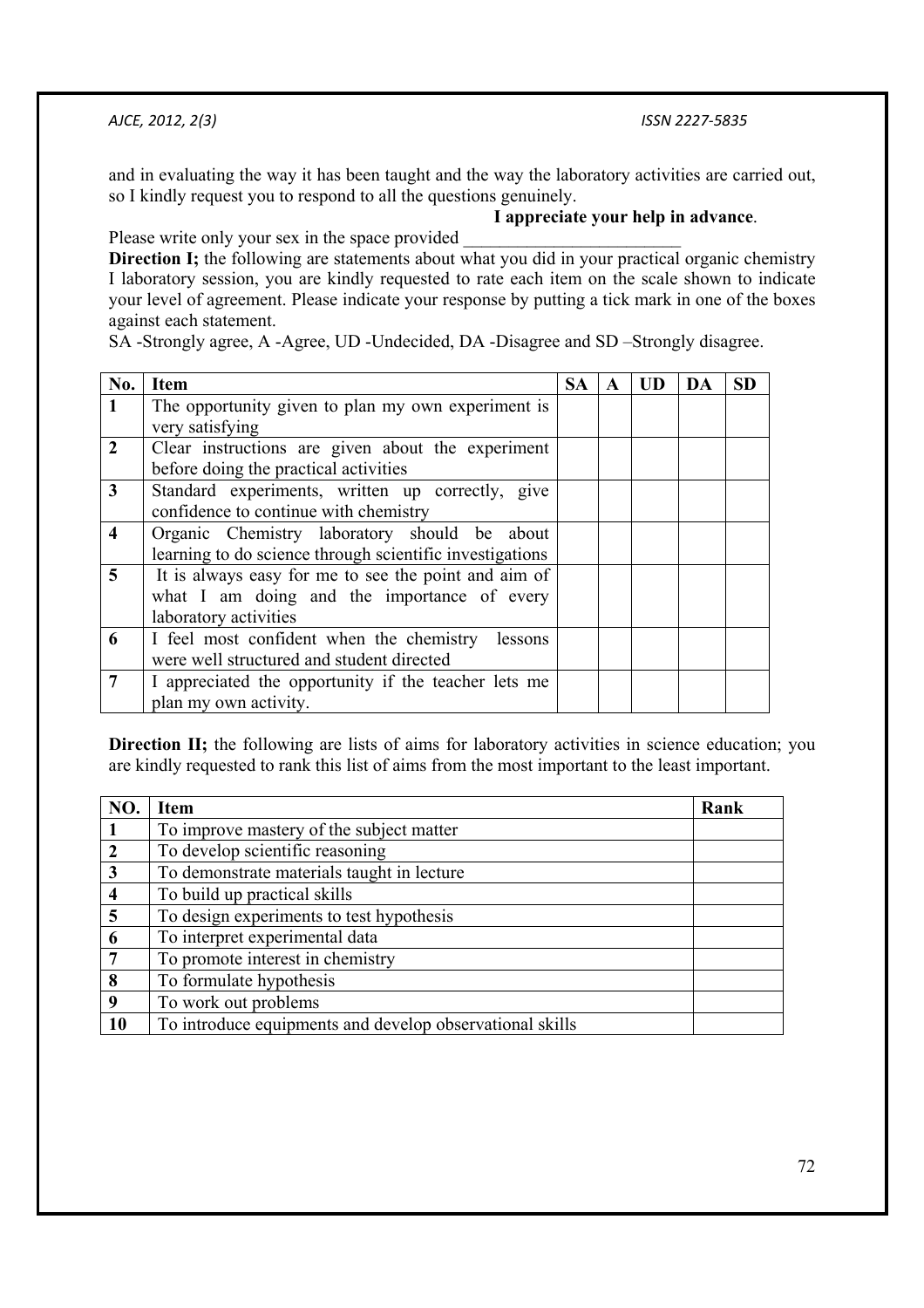## **Appendix II: Questionnaire to be filled by laboratory instructors Dear instructor**,

This questioner gives you an opportunity to reply to what should be the objectives of laboratory or practical chemistry courses in university chemistry. Your opinion is a valuable guide in the course planning and in evaluating the way the laboratory activities are carried out, so I kindly request you to respond indisputably.

## **I appreciate your help in advance**.

Please write only your sex in the space provided

**Direction;** the following are lists of aims for laboratory activities in science education; you are kindly requested to rank this list of aims from the most important to the least important.

| N <sub>O</sub>          | Item                                                     | Rank |
|-------------------------|----------------------------------------------------------|------|
|                         | To improve mastery of the subject matter                 |      |
| $\mathbf{2}$            | To develop scientific reasoning                          |      |
| $\overline{\mathbf{3}}$ | To demonstrate materials taught in lecture               |      |
| 4                       | To build up practical skills                             |      |
| 5                       | To design experiments to test hypothesis                 |      |
| 6                       | To interpret experimental data                           |      |
| 7                       | To promote interest in chemistry and in learning science |      |
| 8                       | To formulate hypothesis                                  |      |
| 9                       | To work out problems                                     |      |
| 10                      | To introduce equipments and develop observational skills |      |

## **Appendix III: Laboratory Activities Observation Checklist**

The main purpose of this observation checklist is to assess and evaluate students' activity in practical organic chemistry I laboratory session

| NO.            | <b>Checklist for performed activities</b>                            | Yes | N <sub>0</sub> |
|----------------|----------------------------------------------------------------------|-----|----------------|
|                | Pre-laboratory exercises                                             |     |                |
| 2              | Set up the instruments that they are going to use                    |     |                |
| $\overline{3}$ | Plan to use suitable equipments or sources of evidences              |     |                |
| $\overline{4}$ | Decide on a suitable number and range of readings or observations    |     |                |
| $\overline{5}$ | Use information from preliminary work to guide their plan            |     |                |
| 6              | Record their result clearly and accurately                           |     |                |
| $\overline{7}$ | Explain what their result shows                                      |     |                |
| $\overline{8}$ | Draw a conclusion that fits their results and explain it using their |     |                |
|                | scientific knowledge                                                 |     |                |

## **Appendix IV: A typical level 0, 1 and 2 respectively inquiry exercises in the manual 1. SURVEY OF SOME FUNCTIONAL GROUPS**

1.1 Tests for Phenols.

- 1. Place 20 drops of 10 % aqueous solution of phenol in a test tube
- 2. Add to this 3 drops of 2 % of neutral ferric chloride solution.

*The development of a violet color is characteristic of the phenol functional group.*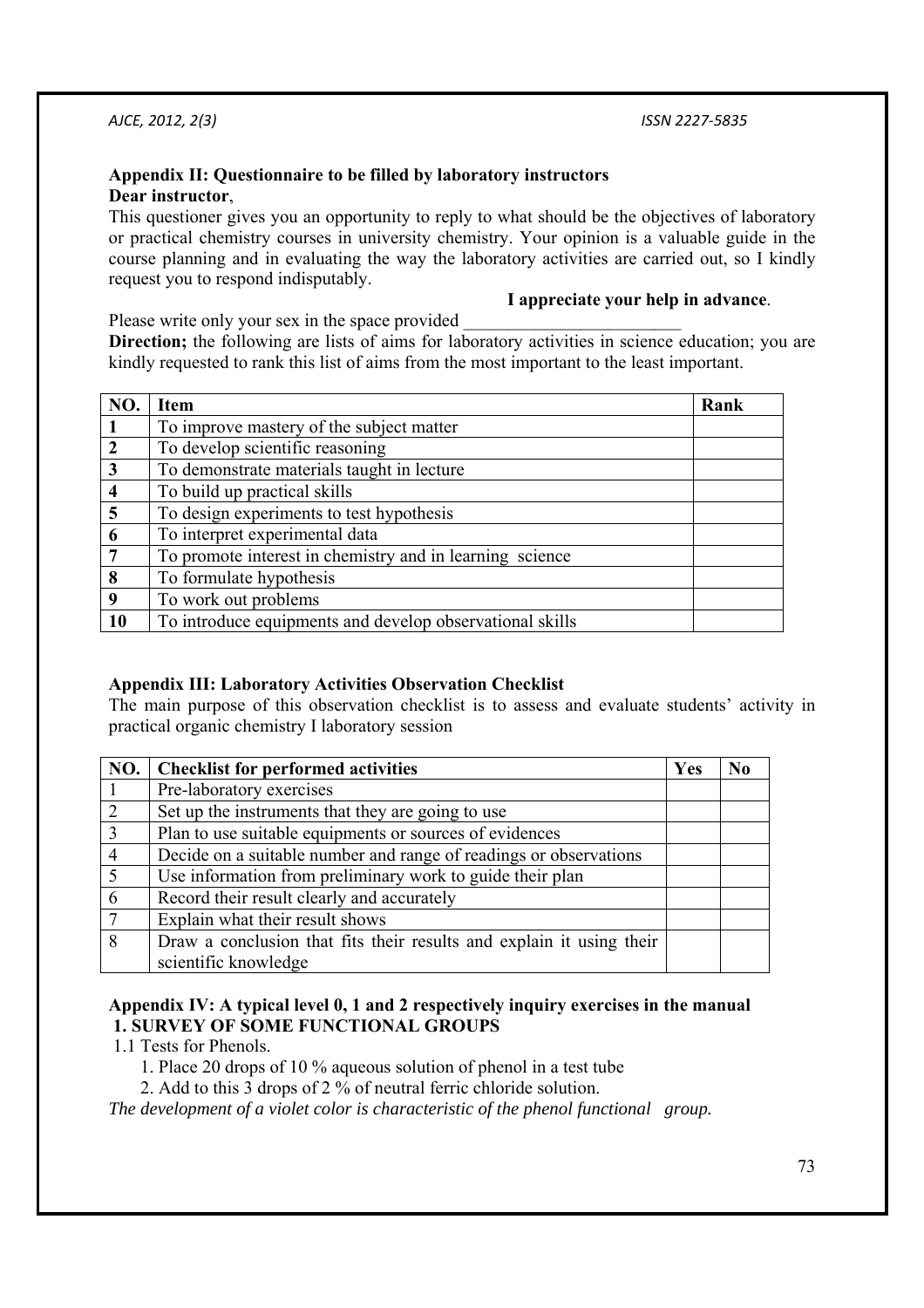## **2. FRACTIONAL DISTILLATION**

Mixtures of volatile liquids can be separated in to their component parts by a technique known as fractional distillation. In this process volatile liquids, which boil with in  $25<sup>o</sup>c$  of each other are separated in to components which are called fractions.

- 1. pour the provided 50 ml of ethanol-water mixture in to the distilling flak
- 2. place the distilling flak over a water bath, introduce two or three boiling chips, get the set up checked by the instructor and then start the fractional distillation
- 3. Collect the distillate directly in to a measuring cylinder and record the temperature after every 2 ml. when the temperature begins to fall down remove the water bath and heat the flask with a gentle flame
- 4. Change the receiver and record the temperature after every 2 ml as before. Collect 10 more ml of distillate
- 5. Hand over the two distillates separately to your instructor and report the volume of each distillate and the percent composition of the starting ethanol water mixture. Tabulate your data and plot a graph showing the relation ship of temperature (y-axis) and volume (xaxis).

## **3. QUALITATIVE ORGANIC ANALYSIS**

In this experiment each student in the laboratory will be given an unknown compound designated by a code. The unknown is selected from the compounds listed below.

Lists of compounds from which unknowns for this experiment are selected

Neutral compounds: Acetanilide, Maleic anhydride Acids and Phenols: Maleic acid, Stearic acid, Salicylic acid and Acetylsalicylic acid Amines: P-toluidine, anillinehydrochloride. Carbohydrates: D(+)Glucose, sucrose, starch

1) Conduct solubility tests and class a reaction as described in the previous experiment and deduce what your unknown is based on your overall observations. Source: Ermias Dagne (1989: 19, 11, 41). Experiments in Organic Chemistry,  $2<sup>nd</sup>$  edition

## **Appendix V: Discrete activities in the manual**

| <b>Experiment</b><br>number | <b>Experiment title</b>                                             | Activities included in the experiment                                                                                                                                       |
|-----------------------------|---------------------------------------------------------------------|-----------------------------------------------------------------------------------------------------------------------------------------------------------------------------|
|                             | Recrystallization                                                   | purification of contaminated<br>sample of<br>organic<br>compounds by recrystallization                                                                                      |
|                             | Determination of melting<br>and<br>simple<br>points<br>distillation | determination of the melting point of a substance purified<br>by recrystallization<br>purification of a contaminated liquid by<br>simple<br>distillation                    |
|                             | Fractional distillation                                             | fractional distillation of liquid mixtures                                                                                                                                  |
| 4                           | Steam distillation                                                  | steam distillation of typical organic compounds like<br>aniline, toluene or bromobenzene<br>demonstration of the steam distillation of an essential oil<br>containing plant |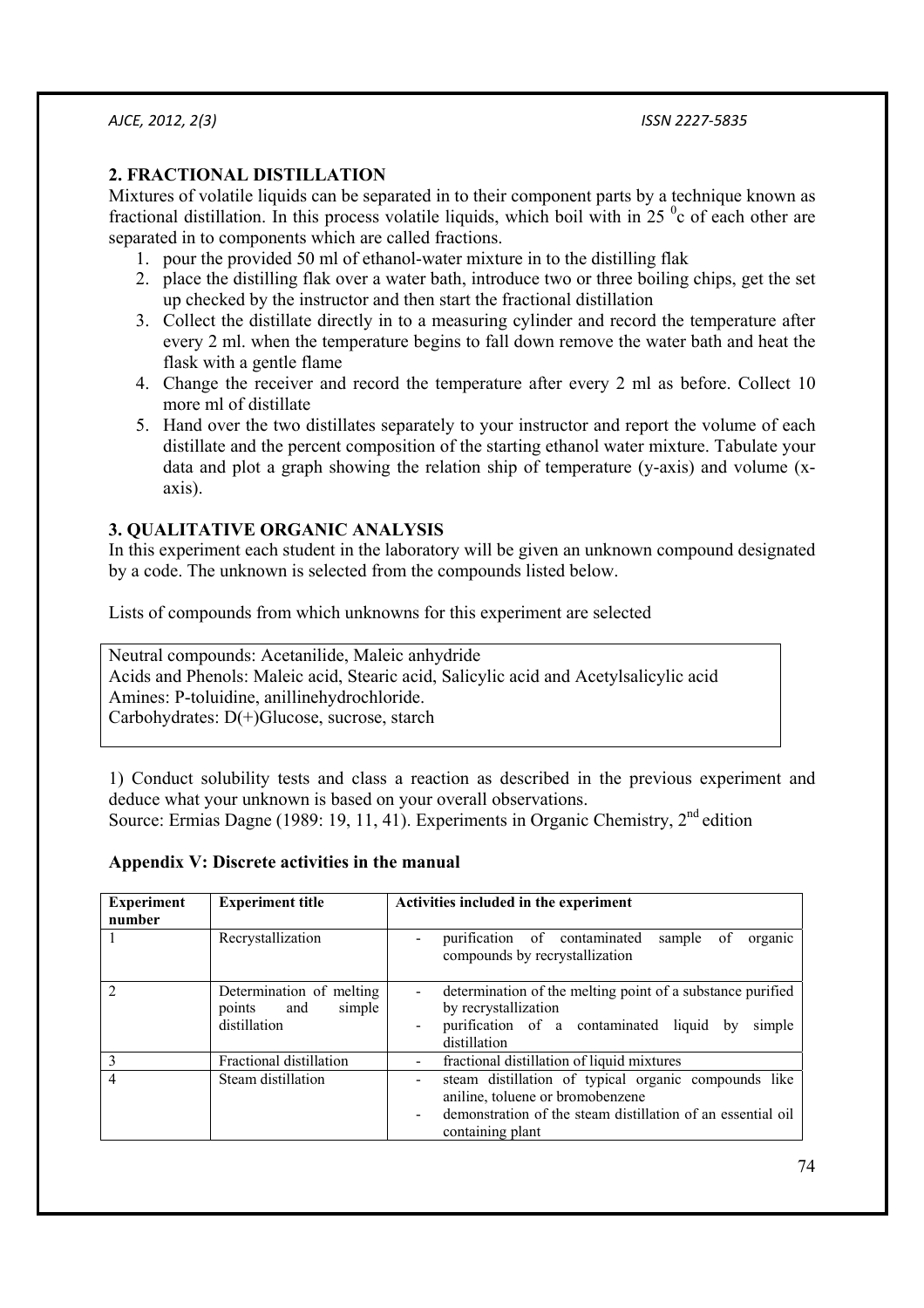| 5              | Survey of some functional | solubility of alkanes in water                                                                          |
|----------------|---------------------------|---------------------------------------------------------------------------------------------------------|
|                | group                     | solubility of alkanes in ethanol                                                                        |
|                |                           | solubility of alkanes in petroleum ether                                                                |
|                |                           | solubility of alkanes in concentrated H <sub>2</sub> SO <sub>4</sub>                                    |
|                |                           | solubility of kerosene in water<br>$\overline{\phantom{0}}$                                             |
|                |                           | solubility of kerosene in ethanol<br>$\qquad \qquad \blacksquare$                                       |
|                |                           | solubility of kerosene petroleum ether<br>$\qquad \qquad \blacksquare$                                  |
|                |                           | solubility of kerosene in concentrated H <sub>2</sub> SO <sub>4</sub><br>$\blacksquare$                 |
|                |                           | reaction of alkanes with bromine in the dark<br>$\blacksquare$                                          |
|                |                           | reaction of alkanes with bromine in presence of sun light                                               |
|                |                           | the effect of oxidizing agents on hydrocarbons<br>$\blacksquare$                                        |
|                |                           | solubility of alkenes in concentrated $H_2SO_4$                                                         |
|                |                           | $\qquad \qquad \blacksquare$                                                                            |
|                |                           | solubility of alkenes in water<br>$\qquad \qquad \blacksquare$                                          |
|                |                           | solubility of alkenes in ethyl alcohol<br>$\qquad \qquad \blacksquare$                                  |
|                |                           | reaction of alkenes with bromine                                                                        |
|                |                           | reaction of alkenes with aqueous permanganate solution                                                  |
|                |                           | generation of acetylene                                                                                 |
|                |                           | bromination test for acetylene                                                                          |
|                |                           | Baeyer's test for acetylene                                                                             |
|                |                           | Test for unsaturation<br>$\overline{\phantom{a}}$                                                       |
|                |                           | Nitration of benzene or toluene<br>$\blacksquare$                                                       |
|                |                           | Test for ketones<br>$\overline{\phantom{a}}$                                                            |
|                |                           | Test for phenols                                                                                        |
| 6              | Stereochemistry           |                                                                                                         |
| $\overline{7}$ | Preparation of aspirin    | preparation of aspirin<br>$\overline{\phantom{a}}$                                                      |
|                |                           | solubility of aspirin in water                                                                          |
|                |                           | solubility of aspirin in ethanol                                                                        |
|                |                           | solubility of aspirin in NaHCO <sub>3</sub>                                                             |
|                |                           | solubility of salicylic acid in water<br>$\qquad \qquad \blacksquare$                                   |
|                |                           | solubility of salicylic acid in ethanol<br>$\qquad \qquad \blacksquare$                                 |
|                |                           | solubility of salicylic acid in NaHCO <sub>3</sub><br>$\overline{\phantom{a}}$                          |
|                |                           | test for phenolic hydroxyl group using aspirin<br>$\qquad \qquad \blacksquare$                          |
|                |                           | test for phenolic hydroxyl group using salicylic acid<br>$\blacksquare$                                 |
|                |                           | determination of melting point of aspirin                                                               |
| 8              | Preparation of soap       | preparation of soap<br>$\blacksquare$                                                                   |
|                |                           | test of the alkalinity of the prepared soap<br>$\overline{\phantom{a}}$                                 |
|                |                           | test of the alkalinity of ordinary soap<br>$\blacksquare$                                               |
|                |                           | test of alkalinity of Omo                                                                               |
|                |                           | reaction of the prepared soap with CaCl <sub>2</sub> , FeCl <sub>3</sub> and HCl                        |
|                |                           | reaction of the ordinary soap with $CaCl2$ , FeCl <sub>3</sub> and HCl                                  |
|                |                           |                                                                                                         |
| 9              |                           | reaction of the Omo soap with CaCl <sub>2</sub> , FeCl <sub>3</sub> and HCl<br>$\overline{\phantom{0}}$ |
|                | Chromatography            | paper chromatography                                                                                    |
|                |                           | thin layer chromatography                                                                               |
|                |                           | column chromatography<br>$\overline{\phantom{a}}$                                                       |
| 10             | Proteins<br>and           | isolation of casein<br>$\blacksquare$                                                                   |
|                | Carbohydrates             | solubility of casein in concentrated HCL<br>$\overline{\phantom{0}}$                                    |
|                |                           | solubility of casein in NaOH<br>$\overline{\phantom{0}}$                                                |
|                |                           | xanthoproteic test                                                                                      |
|                |                           | nitrous acid - casein reaction                                                                          |
|                |                           | xanthoproteic test of albumin                                                                           |
|                |                           | test for sulfur in albumin                                                                              |
|                |                           | the Biuret test of albumin                                                                              |
|                |                           | precipitation of albumin with salts of heavy metals                                                     |
|                |                           | solubility of glucose in water                                                                          |
|                |                           | solubility of in ethanol                                                                                |
|                |                           | solubility of sucrose in water                                                                          |
|                |                           |                                                                                                         |